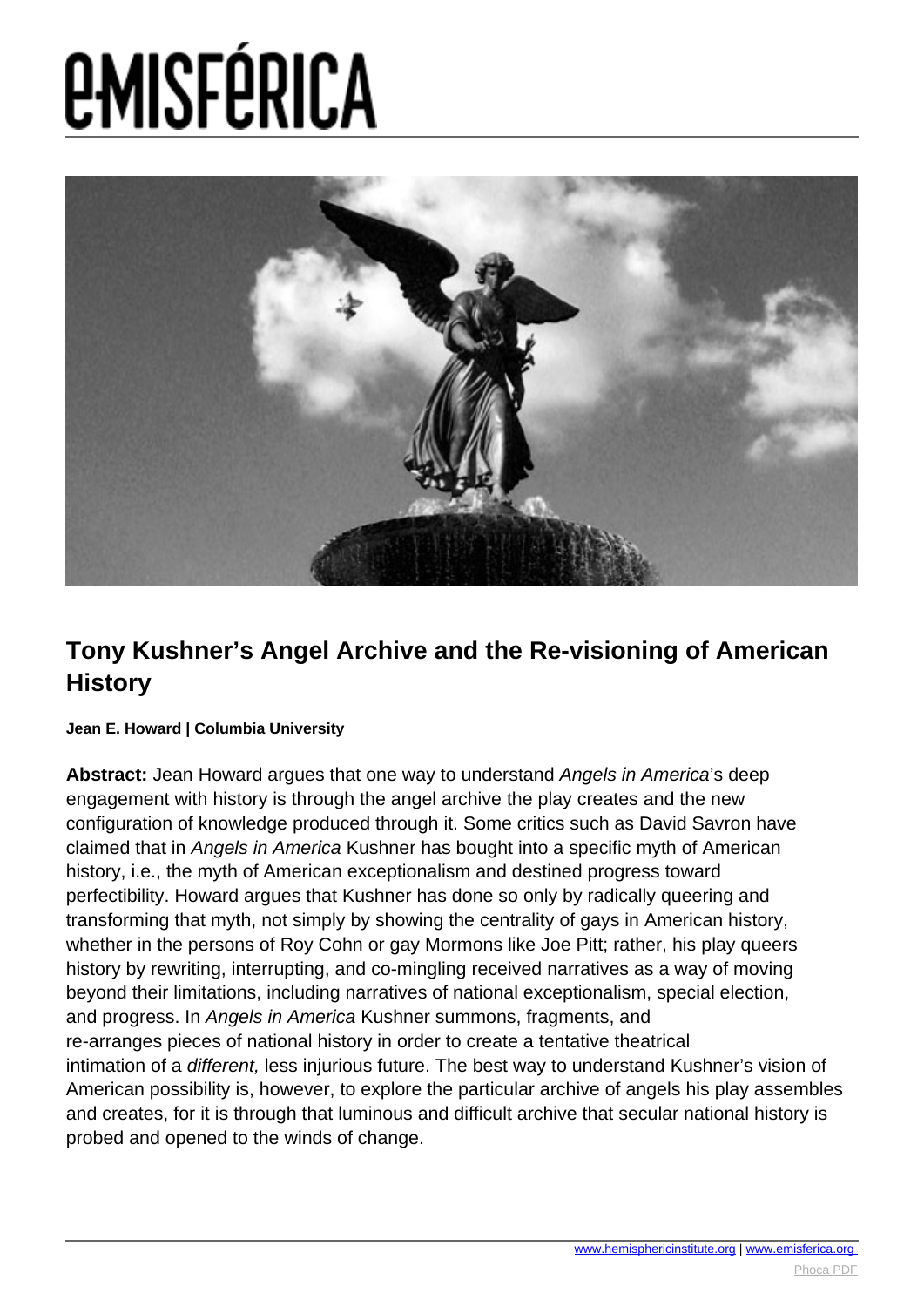In Tony Kushner's Angels in America a gay man, Louis Ironson, the estranged lover of Prior Walter, one of the play's several protagonists and a person with AIDS, declares that "there are no gods here, no ghosts and spirits in America, there are no angels in America" (*Millennium Approaches* III.ii, 98).<sup>1</sup> The play shows that Louis is wrong. In Angels in America, angels can take the form of statues, like the angel of the Bethesda Fountain in Central Park; they can be embodied on stage, as when an angel crashes through Prior's bedroom ceiling and later accompanies him on a journey to heaven; and they can be referred to by their effects, as when Prior calls his first K.S. lesion "the wine-dark kiss of the angel of death" (Millennium Approaches, IV.ii, 27). Angels also play a role in the characters' erotic lives. Both Prior and the Mormon mother, Hannah Pitt, have a sexual encounter with the angel who appears to Prior, and Hannah's homosexual Mormon son, Joe Pitt, recounts his recurring erotic dream of a picture showing the Old Testament Jacob wrestling with an angel and "the angel is a beautiful man, with golden hair and wings" (Millenium Approaches II.ii, 55). Angels figure directly in American history as well. Hannah Pitt tells how "an angel of God [the angel Moroni] appeared to Joseph Smith in upstate New York, not far from here. People have visions" (Perestroika II.i.p, 235). Angels feature in Christmas carols when Belize, the black nurse, sings "Hark the Herald Angels Sing" over the phone to comfort Prior; and they hover like presences over the text even when not explicitly mentioned. Walter Benjamin wrote famously of the angel of history based on his experience of Paul Klee's painting, Angelus Novus, and traces of Benjamin's angel haunt Kushner's play.

It is fair to say, then, that Kushner's America has many angels in it and that they are integral to his claims to be writing, as the subtitle of Angels in America suggests, A Gay Fantasia on National Themes. While Angels in America was first received as a play about the devastating impact of AIDS before the widespread availability of AZT or other anti-viral drugs, it never was solely an AIDS play, but aspired to use the period of crisis in the late 80s and early 90s to engage national themes, in part through an unusual and far-reaching evocation of American history. Among the people and events from America's collective past that figure in Angels in America are the visionary prophet Joseph Smith and the story of the Mormon trek from New York west to the new Zion in Utah; Ethel Rosenberg, executed for her alleged part in un-American activities during the McCarthy era; Roy Cohn, a closeted homosexual and a member of Joseph McCarthy's staff who went on to be a notorious figure in the New York real estate and legal worlds; and Joe Welch, the Army lawyer who played a significant part in bringing McCarthy down.<sup>2</sup> This *national* history is also related to extra-national events such as the lifting of the so-called Iron Curtain and the European pogroms and persecutions that sent waves of Jewish immigrants to America in the first half of the  $20<sup>th</sup>$  century.

I will argue that one way to understand Angels in America's deep engagement with history is through the angel archive the play creates and the new configuration of knowledge produced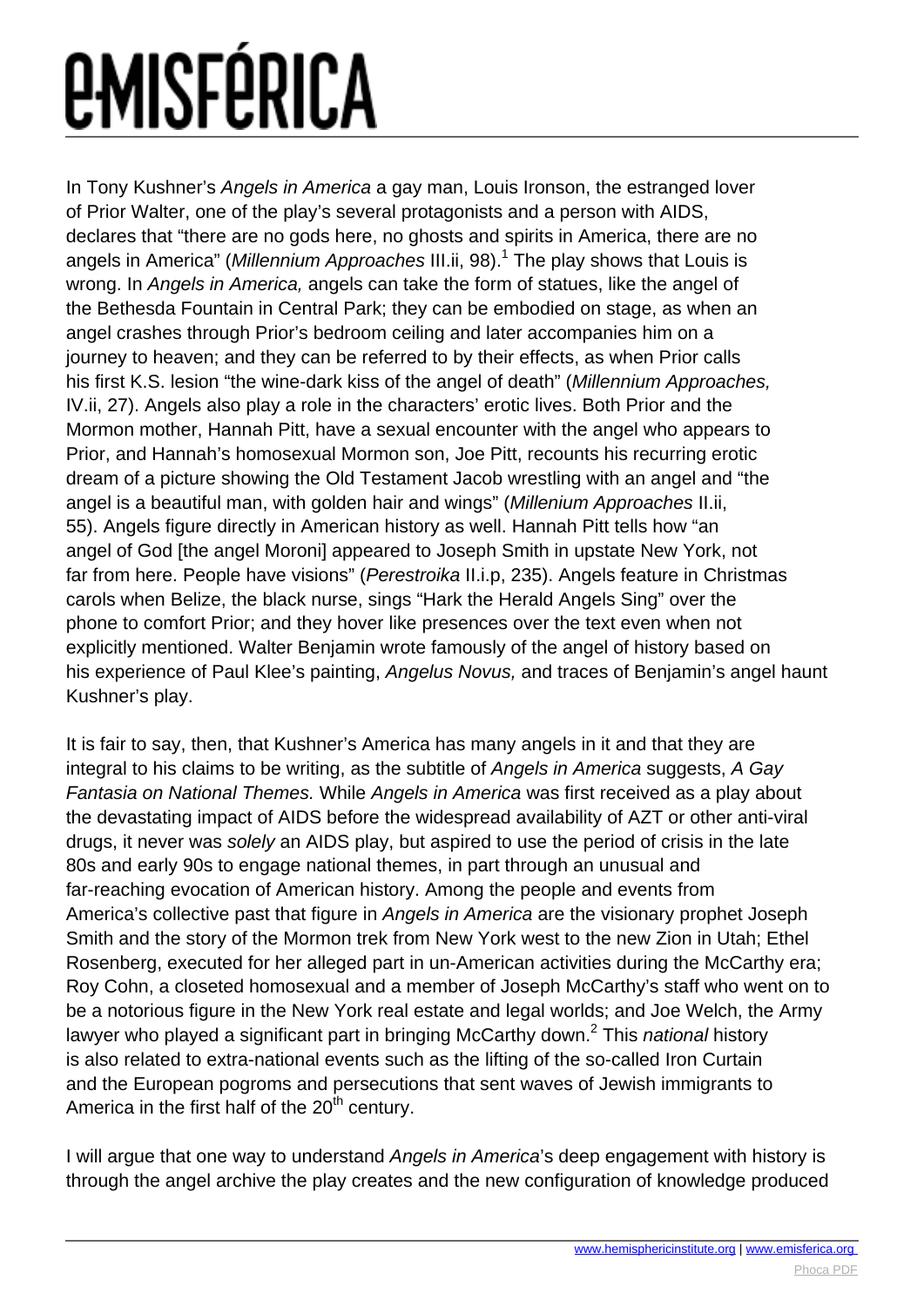through it.<sup>3</sup> There is nothing random about the play's angels. Most open a door to a discrete history—Mormon history, Jewish history, the history of the European left—though in the play these co-mingle and overlap, creating a force field of juxtapositions that unsettle all received stories. Some critics such as David Savran have claimed that in Angels in America Kushner has bought into a specific myth of American history, i.e., the myth of American exceptionalism and destined progress toward perfectibility.<sup>4</sup> I want to argue that Kushner has done so only by radically queering and transforming that myth. By this I do not simply mean that he has shown the centrality of gays in American history, whether in the persons of Roy Cohn or gay Mormons like Joe Pitt; rather, I will argue that his play queers history by rewriting, interrupting, and co-mingling received narratives as a way of moving beyond their limitations, including narratives of national exceptionalism, special election, and progress. In Angels in America Kushner summons, fragments, and re-arranges pieces of national history in order to create a tentative theatrical intimation of a different, less injurious future. The best way to understand Kushner's vision of American possibility is, however, to explore the particular archive of angels his play assembles and creates, for it is through that luminous and difficult archive that secular national history is probed and opened to the winds of change.

#### **I. The Angel Moroni**

Angels in America exists in two parts, Millennium Approaches and Perestroika, and follows a young man, Prior Walter, who as he discovers he has AIDS, is abandoned by his lover, Louis, and struggles to find a way to endure and to live. Along the way, Prior becomes entangled with Mormonism: Louis takes a Mormon lover, Joe Pitt; Joe's mother, Hannah, becomes Prior's friend; Prior is visited by an angel who resembles the angel Moroni, who brought the Mormon scriptures to Joseph Smith. It is worth, then, thinking more about Moroni, and the religious traditions brought into the play by his citation. As a religion, Mormonism is a product of American soil, and Kushner is clearly fascinated by it, perhaps in part for the queer family forms, including polygamy, associated with it. In interviews, he has said that The Book of Mormon is a work of nineteenth-century American fiction on the same scale as Moby-Dick and Huckleberry Finn and that its "theology is an American reworking of a western tradition that is uniquely American: the notion of an uninhabited world in which it's possible to reinvent."<sup>5</sup> Aware of the conservative dimensions of Mormonism, Kushner also has described Mormons as "decent, hardworking, serious, intelligent people" (Vorlicki 1998, 25), a characterization that would at least partly capture the essence of Joe Pitt, the Mormon Republican and closeted gay man who is a friend of Roy Cohn and who––horrible paradox––writes legal briefs arguing for the limitation of homosexuals' civil rights.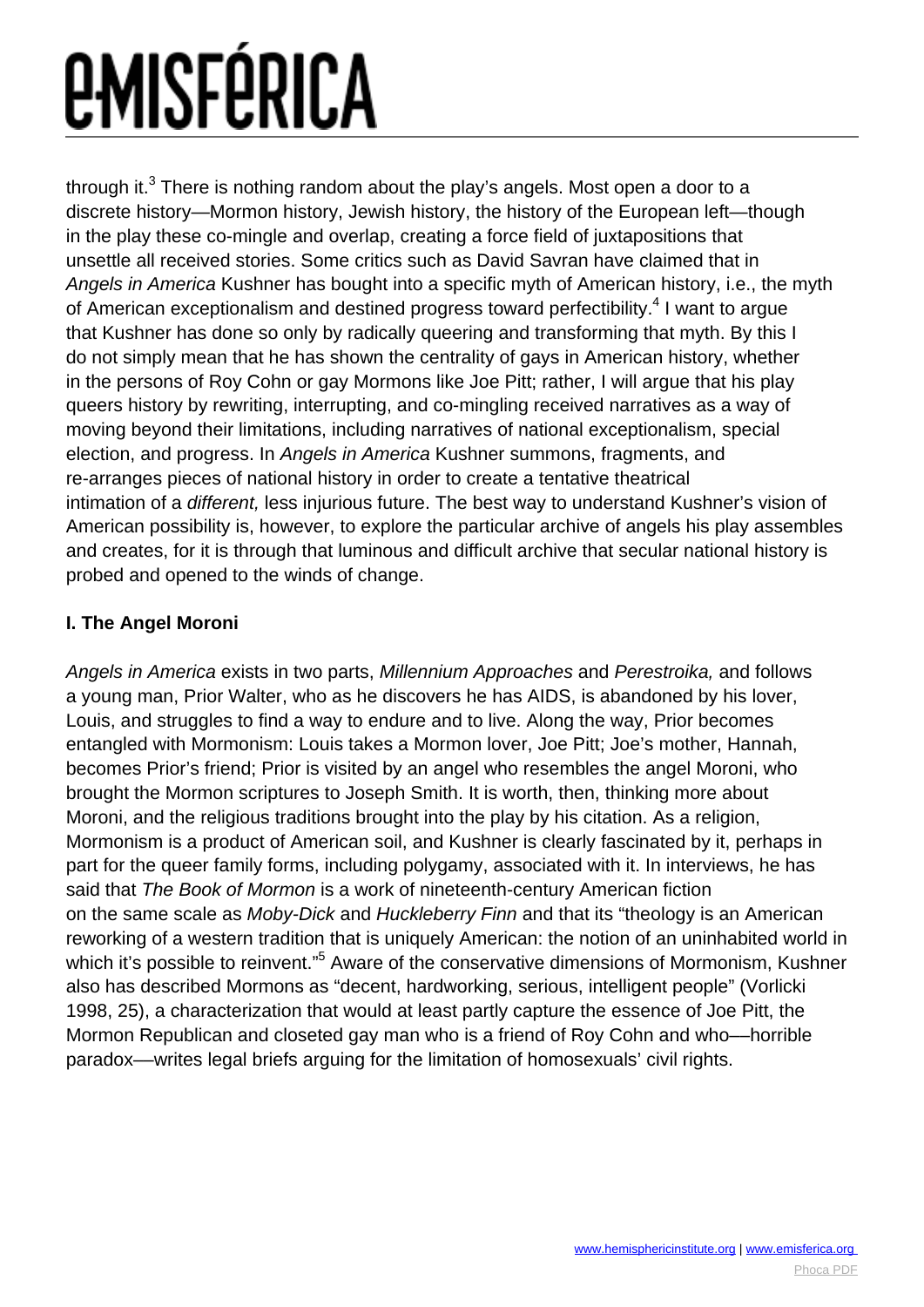

The angel Moroni delivering the plates of the Book of Mormon to Joseph Smith (1886). Library of Congress, [source](http://www.loc.gov/pictures/item/2003680615/)

The most interesting use of Mormon traditions in Angels in America, however, lies in Prior Walter's unconscious imitation of the visionary tradition exemplified by Joseph Smith. In 1823 in Palmyra, New York, the angel Moroni came to the young Smith, saying that the last days were at hand, that Smith was to have a special mission to all nations, and that he was to dig up golden plates on which were written the revelations, supposedly in Egyptian, that, translated by Smith, would become *The Book of Mormon.*<sup>6</sup> To aid him, Smith received the Urim and Thummim, devices like spectacles, which helped with the work of translation.

In Kushner's play, Prior receives a revelation from an angel and is told to dig, not in the earth near Palmyra, but under his kitchen floor, to find the sacred Scriptures. He receives, as well, a set of special spectacles, peep-stones, to promote his visionary seeing. As with Smith, Prior's angelic revelations are preceded by a shaft of light entering his room, and like Smith, his vision eventually includes a ladder or conduit leading up to heaven. These echoes of Mormon traditions are unmistakable even though in interviews Kushner has rightly insisted that the angel is not Smith's angel, but Prior's, emphasizing the way in which various histories, narratives, and cultural templates inform Kushner's text but are altered by it.<sup>7</sup> Prior, as I will discuss more fully below, does not follow in Smith's footsteps and obey his angel. In fact, he ultimately refuses her commands, returns the sacred tablets to heaven, and insists on a mission not fueled by a divine imperative.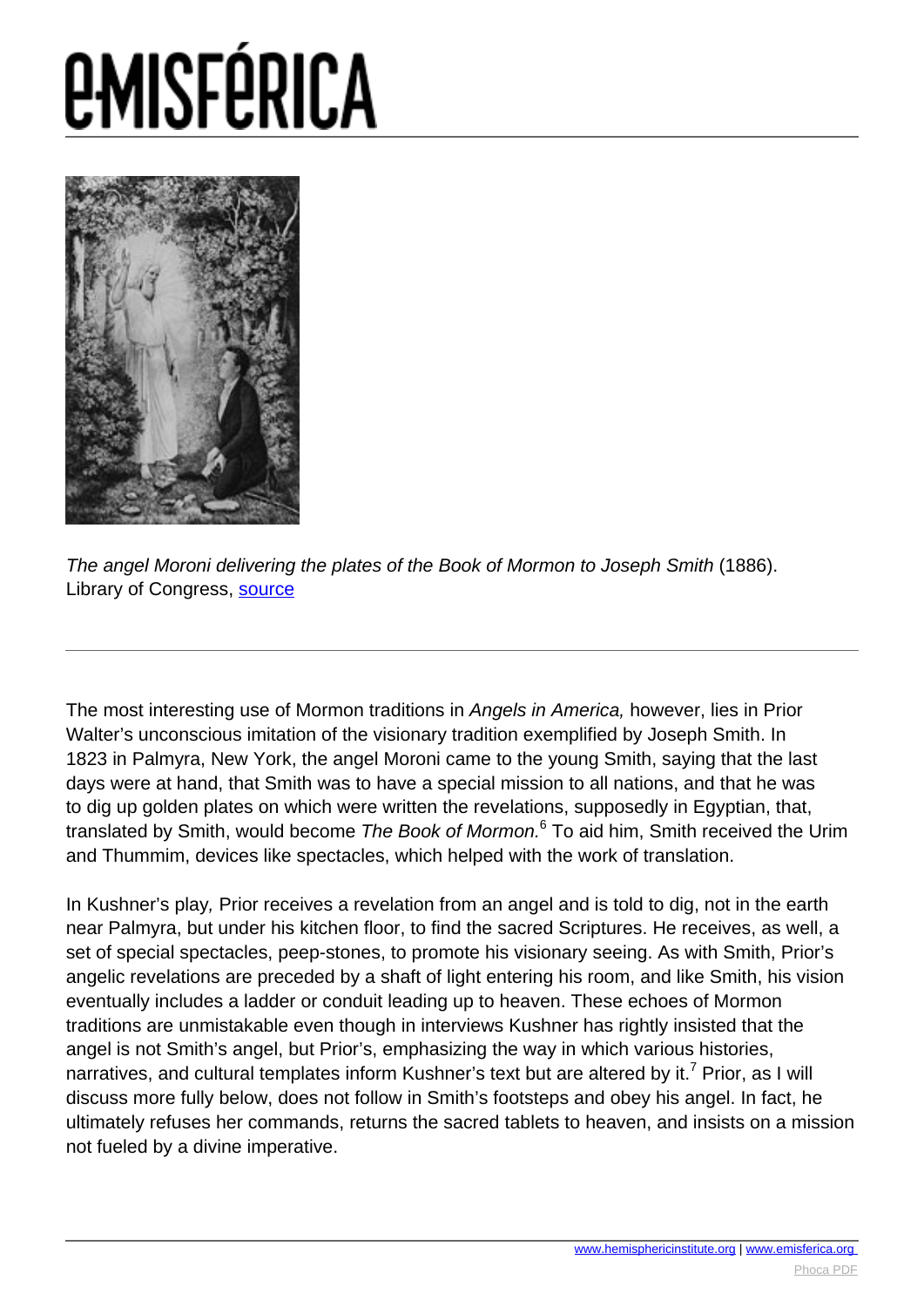Something Hannah Pitt, the mother of Joe, tells Prior when he is hospitalized provides an unusual and interesting perspective on the play's insistent angelology as well as on Prior's actions. Hannah connects angels to human desire. As she says, "Our prophet. His desire made prayer. His prayer made an angel. The angel was real. I believe that" (Perestroika IV. vi, 235), but Hannah's genealogy of angels undoes their sacred status. "An angel is just a belief, with wings and arms that can carry you. It's naught to be afraid of. If it lets you down, reject it. Seek for something new" (Perestroika IV.vi, 237). That is exactly, I will argue, what Prior does in turning his back on the angel of his revelation.

The citation of Mormon history and of its place in a larger American history is explored most explicitly, however, in the key scene in Perestroika in which Harper Pitt, Joe Pitt's wife, talks with Prior while they are seated in front of the diorama at the Mormon Visitors' Center on Broadway in New York City. The diorama represents the last stage of the great Mormon trek from Missouri west to Salt Lake City, and as such is a rendition of perhaps the most storied event in Mormon history. A voiceover intones, "In 1847, across fifteen hundred miles of frontier wilderness, braving mountain blizzards, desert storms, and renegade Indians, the first Mormon wagon trains made their difficult way toward the Kingdom of God" (Perestroika III.iii, 194). The diorama shows a father, his wife, their daughter and two sons perched on a wagon against a backdrop of the desert. Eerily, the Mormon father is personated by the actor playing Joe Pitt, collapsing the present into the past, interpolating Joe (and by extension his wife) into a vision of Mormon propriety and godly purpose.

But the story of the Mormon trek to the new Zion does not unfold as it should. In part, the machinery in the diorama malfunctions, speeding up and slowing down unpredictably; more importantly, whatever the mannequins say is undermined by the cynical commentary of Harper, Joe's wife's, creating a counter-narrative, voicing what the "official" archive excludes. She notes, for example, that the mother and the sister have no lines, only the father and his sons, and she repeatedly suggests that the idealizations of the story are just that. When a son asks: "Will there be lots to eat there, Father? Will the desert flow with milk and honey?" Harper interjects: "No. Just sand." When the son asks, "Will there be water there?" she says, "Oh, there's a big lake but it's salt, that's the joke, they drag you on your knees through hell and when you get there the water of course is undrinkable. Salt. It's a promised land, but what a disappointing promise!" (Perestroika III.iii.p, 196). A key myth of Mormon historical self-representation is corroded by Harper's debunking of its premises. And yet, for the month that Joe is living with Louis, the Mormon Visitors' Center remains Harper's virtual home. Not believing any longer in the telos and promise of Mormon history, she nonetheless stares doggedly at the diorama as it plays and replays its narrative, while the detritus of Dorito bags and soda cans piles up at her feet.

How to be free of the grip of a history that paralyzes and hurts you but keeps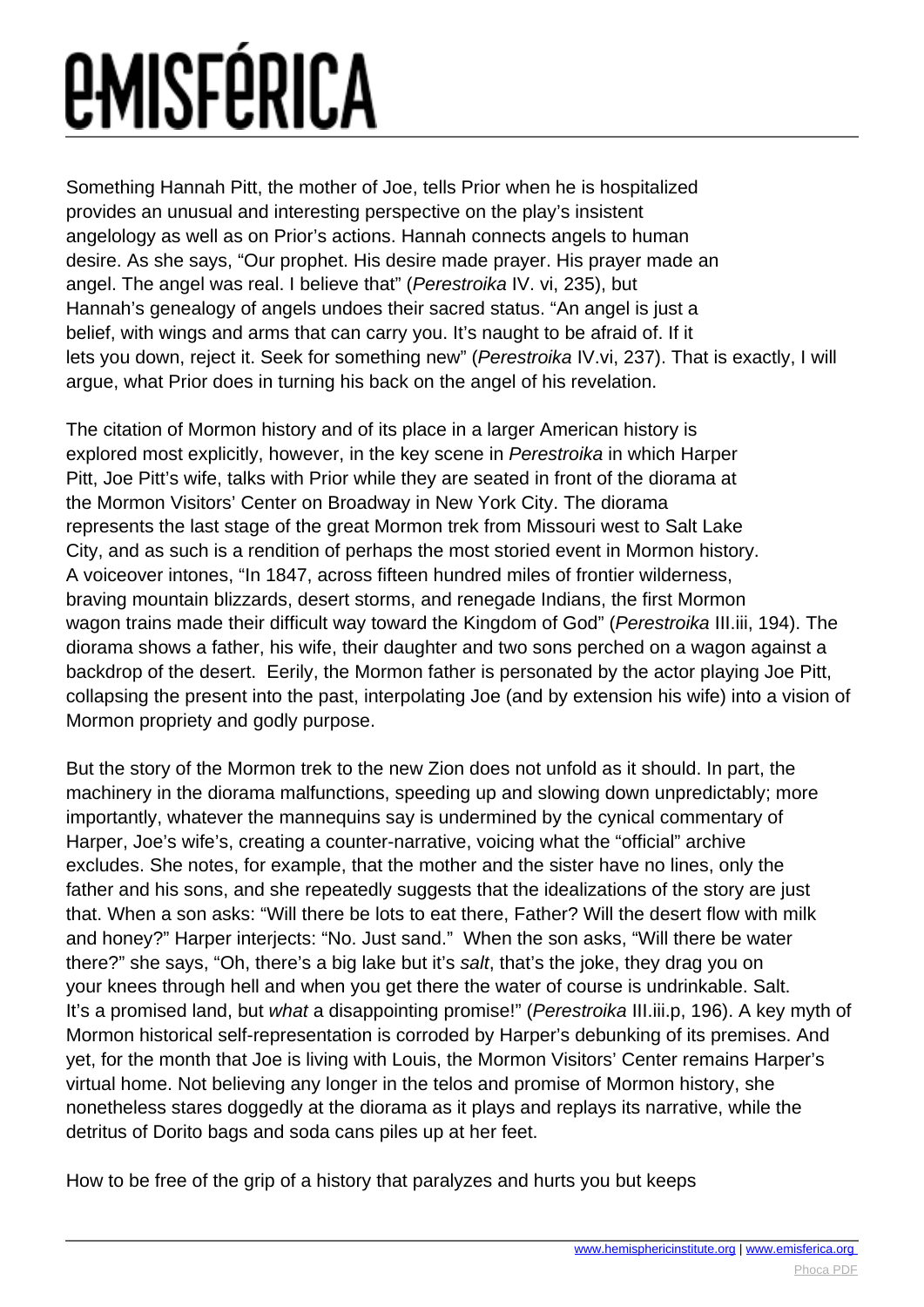you deeply in its thrall? That seems in part to be the problem Kushner is thinking through in his citation and queering of the story of the Mormon trek westward, and in the diorama scene Harper finally gets help from the silenced part of Mormon history, the story of the Mormon mother who gets no lines in the diorama, but is addressed directly by Harper: "Bitter lady of the Plains, talk to me. Tell me what to do." The Mother in the diorama stands and leaves the stage, beckoning for Harper to follow. But Harper says: "I'm stuck. My heart's an anchor." To which the Mother replies: "Leave it, then. Can't carry no extra weight" (Perestroika III.iii, 201). Harper goes to sit on the wagon the Mormon Mother has abandoned, as if to try on the position that seat implies, only then rising to follow the Mother who leads her to the Brooklyn Heights Promenade and reads her a lesson on the possibility of change, a process so painful that the Mormon mother says it is as if your innards get yanked out and then stuffed back into your split skin (Perestroika III.vi.p. 211). Getting off the wagon train of history—in this case the view of history encoded in Mormon belief—in order to forge a new history is a process both violent and painful. We may call this progress, or perhaps only call it change, but there's nothing either beautiful or inevitable about it.

In Angels in America, both of the Mormon women, Harper and Hannah Pitt, enact this painful process of change. Hannah leaves the safety of Salt Lake City, reversing the Mormon trek, to help her homosexual son, Joe, and then, when he rejects her help, she creates a new family among those not of her blood or her religion: Prior, Louis, and Belize, a black male nurse. Harper finally walks out of the script of the Mormon wife, leaving Joe, and heading west, not on a wagon train headed for Salt Lake City, but on an airplane headed for San Francisco. Each woman has lived through a rupture, a great break with the histories they have known and inhabited, and while this rupture is dramatized as part of a personal narrative, it is also emblematic of the queer and querying relationship to history that the play repeatedly enacts. The women, perhaps because they are not the heroines of the diorama, have the courage to swerve away from the sectarian histories in which their destinies are inscribed and to insert themselves into new histories. Painfully, each woman finds her way away from Salt Lake City and away from the teleological vision of an Elect nation planting a new Zion in the American wilderness. Geography emblematizes the new histories of which each would be a part. They end up single and uncoupled in the great coastal, cosmopolitan and gay cities of San Francisco and New York.

By contrast, Joe Pitt, the central figure in the diorama's vision of Mormon history, never entirely frees himself from the Mormon narrative that has repressed his sexuality and caused him to embrace a self-wounding Republican rectitude that, we infer, has caused his bleeding ulcer. Made sick by a history he internalizes, he nonetheless remains true to his Mormon heritage, innocently susceptible to the political ideas of his second father, Roy Cohn, and closed to the alternative possibilities evoked by Louis, briefly his gay lover. Joe can't change. The Mormon narrative of a people apart, progressing through adversity to the New Zion, straightjackets him.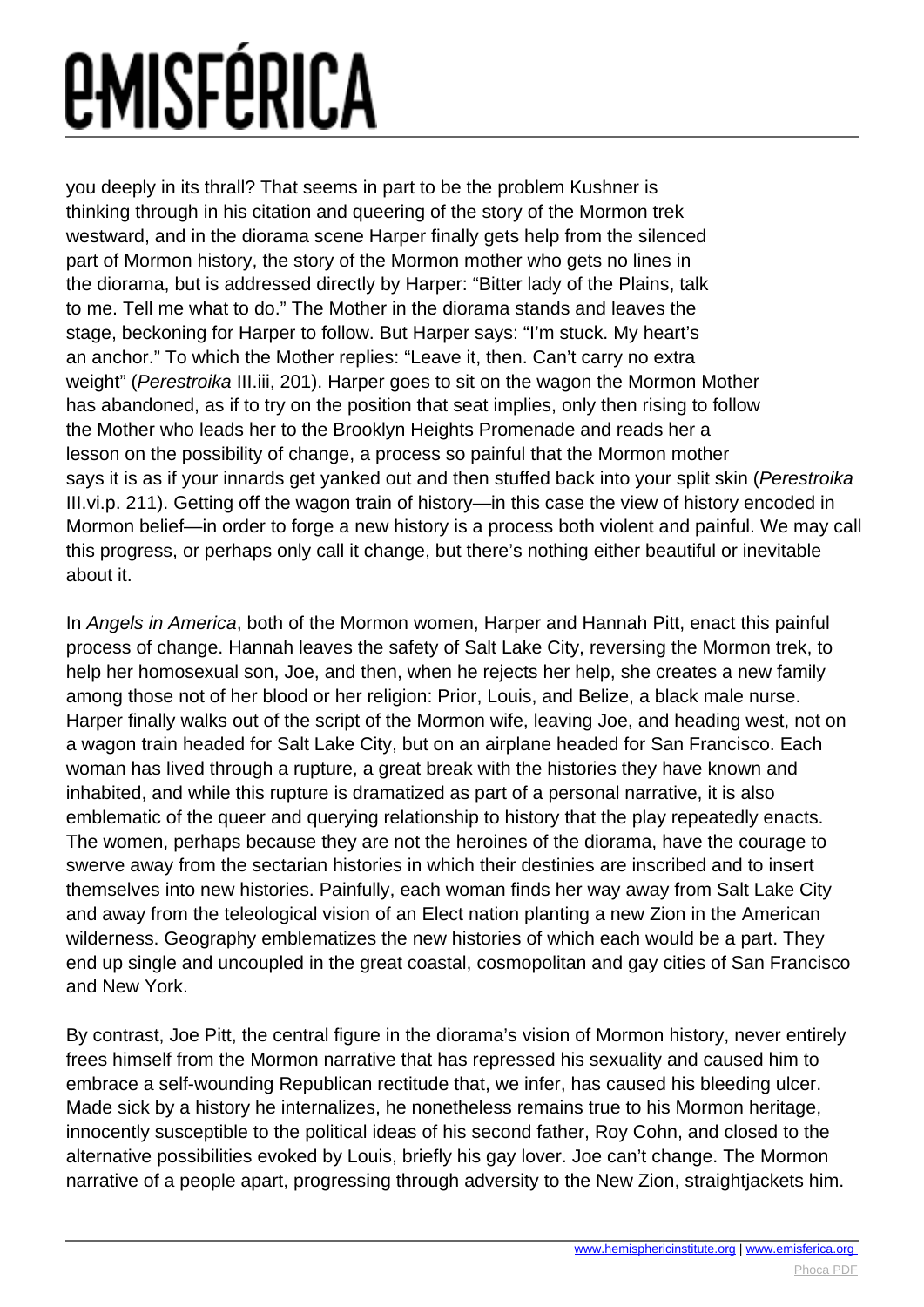Despite his obvious respect for his Mormon characters, Kushner's treatment of Joe Pitt is the play's most powerful indictment of a peculiarly American understanding of history, one given powerful and dangerous affirmation in the years of Ronald Reagan's Presidency when Kushner was writing this play, years in which Reagan renewed the rhetoric of America as an Elect nation, a city on a hill, a beacon and moral example to the world.

#### **II. Jacob's Angel**



Gustav Doré, Jacob Wrestling with the Angel (1855)

One of the amazing and difficult things about Kushner's play, however, is how it layers one history on top of another to create something new. The angel that crashes through Prior's ceiling is not only a memory trace of the angel Moroni; it's also, simultaneously, the angel (in the Bible called a man, but most often in commentary called an angel) with whom Jacob wrestled as he left the land of his father-in-law, Laban, and returned to the land of his father, Isaac, and his brother, Esau, in the book of Genesis. On this journey, an angel came to Jacob at night, and Jacob wrestled with him, as Prior wrestles with his angel, and Jacob would not let go of the angel, even though he received a wound in his thigh, until he received the angel's blessing (Genesis 32: 25-26). The angel finally concedes that Jacob has prevailed, and he blesses him and gives him a new name: Israel. Again, Kushner plants details in his play that deliberately cue the audience to the relevance of the Genesis story to Prior's situation. Prior is told by Hannah Pitt to wrestle with the angel, and he does, crying, "I will not let thee go except thou bless me" (Perestroika v.i., 251). In the struggle, the Angel pulls a muscle in her thigh, while Prior, whose leg has been hurting for months, walks with a cane throughout the later part of the play.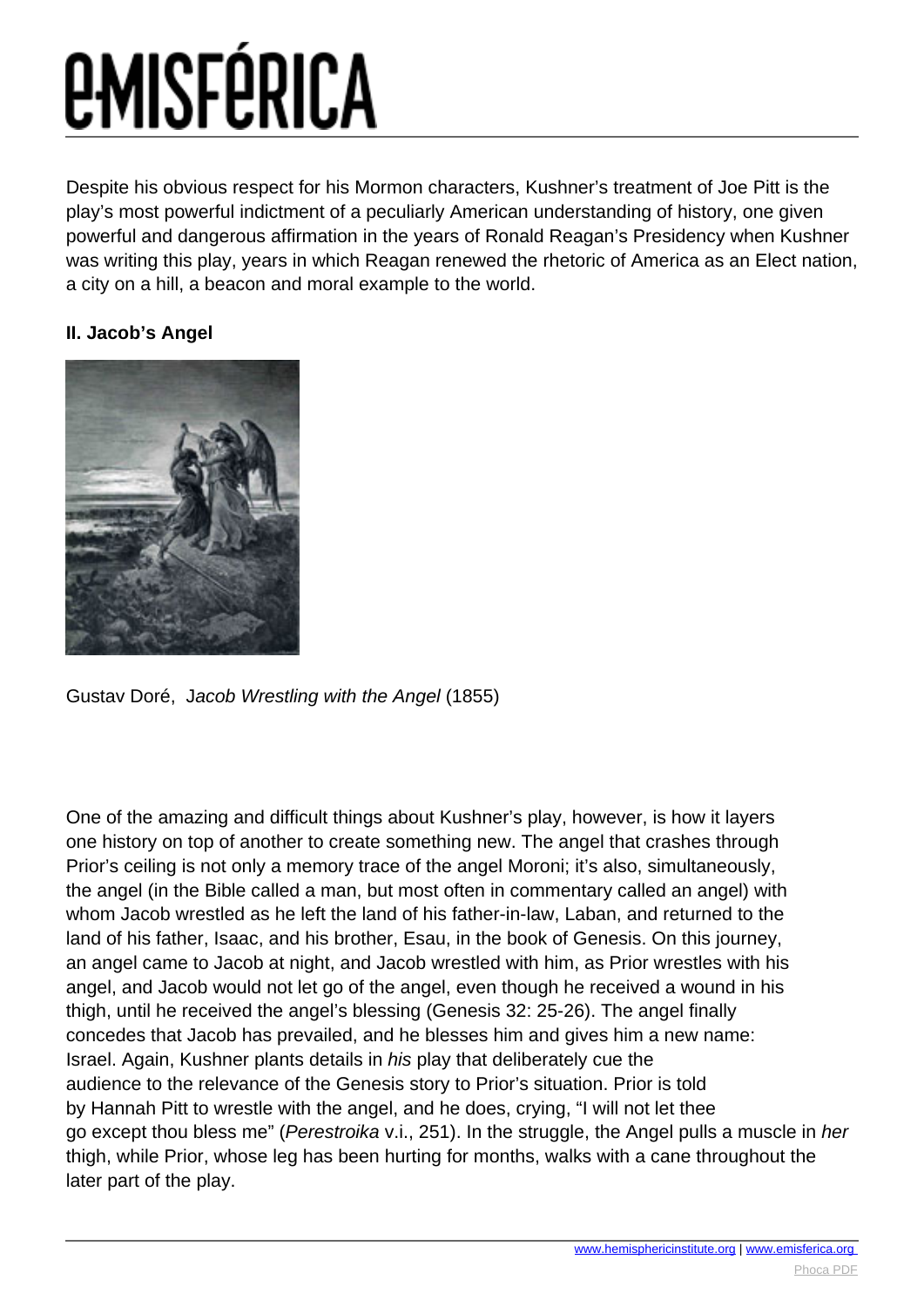In interviews, Kushner has said that his meditations on the Jacob story were influenced by Harold Bloom's account of this figure in his commentary on The Book of J. There, Bloom speaks of Jacob as a figure of struggle, suffering, and trickery. Jacob fought with his brother Esau in the womb, defrauded Esau of his father's blessing, through sharp practice won the better part of his father-in-law, Laban's, sheep, and wrung from the angel a second blessing on the eve of his reunion with his brother after twenty years of living in the land of Laban. As Bloom suggests, "His lifelong agony to receive and secure the Blessing is the source of his fascination."<sup>8</sup> But what is this blessing? Literally it translates as "more life," the words which Prior himself speaks to the theater audience at the end of Perestroika as he stands by the Bethesda Fountain. In Jewish tradition, this is sometimes taken to mean more progeny. Jacob, after all, had many sons, and he gave his name to a people: the Israelites. Prior has no progeny; in this he is very unlike Jacob. But Bloom discusses what else "more life" can mean in the particular context of Jacob's story. For Bloom, the Blessing is extracted from a very particular angel, the angel of death, on the night when Jacob fears he will be killed by his brother's forces the next day. What Jacob wins from the angel, by his persistence, is the right to cross over the river Jabbok into the land of his fathers and to survive there, though lame in his hip and weighed down by the loss of his wife Rachel. As Bloom says, "what matters is that this lifelong struggler indeed held out," (Bloom 1990, 219) which is what Prior, the AIDS survivor, does, though not as the progenitor of a race or nation, but as someone who persists, though wounded, and who makes something new from the shards of his old life.

Prior, then, who is neither Mormon nor Jewish, is the figure where two histories meet: the Mormon story of the angel Moroni's revelation to Joseph Smith of the destiny of the Mormon people to found a new Zion in Utah; and the Jewish story of the blessing bestowed on the Old Testament patriarch, Jacob, which promises that he will survive and be the progenitor of a chosen people. While the stories of Mormon and Jew are hardly the same story, Kushner's play shows a moment of convergence in the belief in special revelation, in chosen-ness. Prior reconfigures both histories. Prophet without progeny, the founder of no race or religion, but, indeed, their confounder, he is used to critique histories of election and exclusion.

Kushner, himself both Jewish and homosexual, makes the treatment of Jewish history in Angels in America especially complex. Millennium Approaches opens with the funeral of the Jewish immigrant, Sarah Ironson, grandmother of Louis, who, in the aged rabbi's account, was a survivor like Jacob; Perestroika ends with a debate at the Bethesda fountain in Central Park about the present actions of the modern-day state of Israel. Angels in America, then, is literally bookended by episodes that recall the histories of victimhood, wandering, and modern nation building of the children of Israel. Of Sarah Ironson, the rabbi says that Jews like her "crossed the ocean...[and] brought with us to America the villages of Russia and Lithuania…Descendants of this immigrant woman, you do not grow up in America, you and your children and their children with the goyische names. You do not live in America. No such place exists. Your clay is the clay of some Litvak shtetl, your air the air of the steppes—because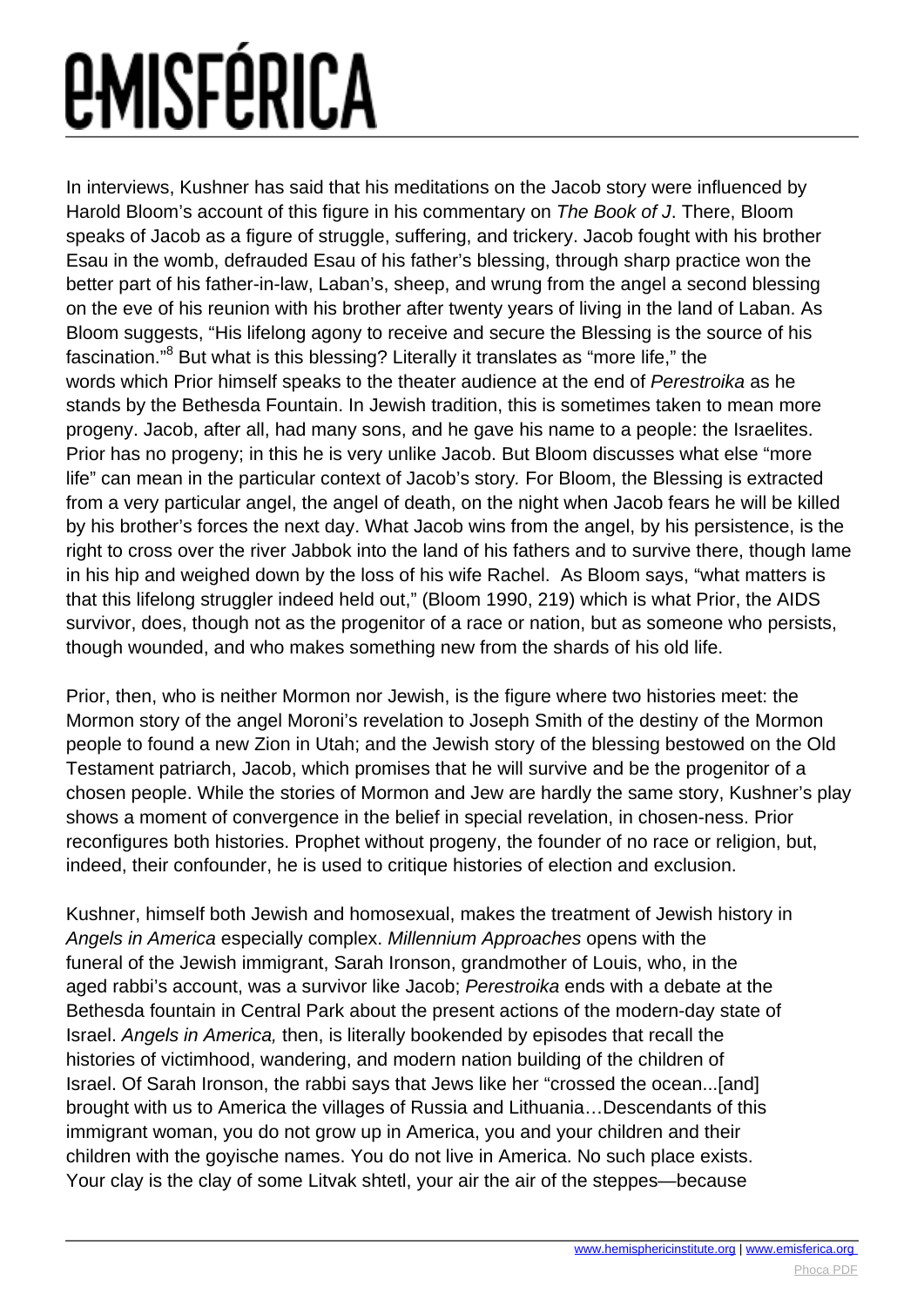she carried the old world on her back across the ocean, in a boat, and she put it down on Grand Concourse Avenue, or in Flatbush, and she worked that earth into your bones, and you pass it to your children, this ancient, ancient culture and home" (Millennium Approaches, I.i, 16). This is one version of the story of Jews in America, a story of perpetual difference and refusal of assimilation.

Scene II of Millennium, by contrast, takes us to the law offices of Roy Cohn, a different kind of Jew, at home in the wheeling-dealing world of Washington's Reaganite politics, a world to which he would like to introduce his young Mormon protégé. Much has been written about Kushner's treatment of Roy Cohn, and about the ambivalence with which the play presents his corruption and his charisma. It has been argued that his horrible death from AIDS perpetuates stereotypes about the link between Jews and sexual perversion, and it has been argued that his drive for power and for life counter other stereotypes of the Jew as ineffectual and effeminate.<sup>9</sup> In my view Kushner's ambivalence about Cohn, though real, is firmly resolved in the play by Kushner's refusal to make Cohn into a monster, but instead to make him a human being of enormous vulgar energy whose political positions must be firmly repudiated.

The juxtaposition of Sarah Ironson and Roy Cohn suggests several things about Jews in America: first, that they are not all the same and that their histories in America are not one indivisible history; moreover, running down the spine of both of Kushner's plays is a semi-comic and also deadly serious haunting of the dying Roy Cohn by the ghost of another Jew, Ethel Rosenberg. If Roy has something of Jacob's persistence, struggling and fighting to stay alive and determined to conceal from the world the fact that he has AIDS, Ethel has a different kind of persistence. Roy saw her to the electric chair, but she sees him both to his death and to his disbarment. Slipping from his hospital room, she takes the train up to Yonkers to see how the hearings are going and is the first to bring Roy the news that he will die disbarred. The bonds of a shared cultural and religious heritage cannot erase the differences between these characters. When Roy finally dies, Louis, urged on by Belize, says Kaddish over Roy's body, the words fed to him by the invisible presence of Ethel by his side. It's a potentially sentimental moment, the three main Jews of the narrative—Louis, Ethel, and Roy––are united by a religious ritual, but the sentimentality is immediately countered. Ethel and then Louis end the ceremony by intoning, "You sonofabitch" (Perestroika V.iii, 257).

Ethel Rosenberg, of course, as an earnest supporter of the Communist party, had tried to shape an America quite different from Cohn's, and her presence at Roy's deathbed fills her with a strange sort of excitement and intensity that hint at more than the settling of a private score. In her view, Roy's death will coincide with an historical cataclysm. When Roy says he has "forced [his] way into history" and "ain't never gonna die," Ethel replies that "History is about to crack wide open. Millennium approaches" (The Millenium Approaches, 118), implying that what counts as history is about to be changed, the past blown up, a new age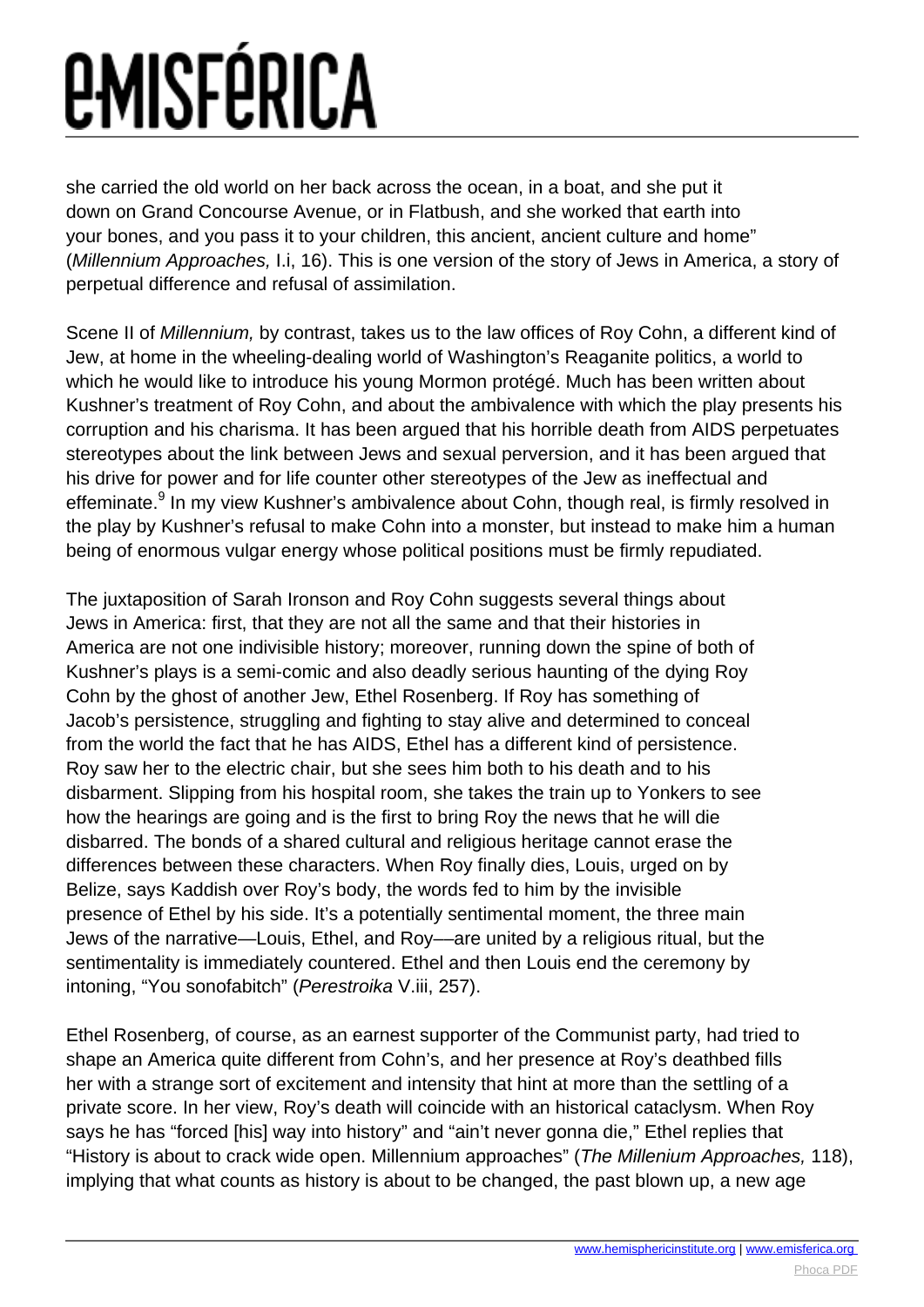installed, one in which Cohn's role in history will be obliterated or discredited. The play constantly teases the viewer with the possibility that Ethel might be right: that the politics embodied in Roy Cohn can be absolutely defeated; that perestroika will change the history of the world; that reviled peoples will find acceptance and a way to live in peace with their neighbors; that virtue will triumph over evil. This possibility of a radical and utopian cracking open of history is constantly insinuated, yet it is also the vision of history most insistently and skeptically queried over the two-part course of Kushner's epic drama.

#### **III. Benjamin's Angel of History**



Paul Klee, Angelus Novus (1920)

To consider the millennial possibility critically, it is necessary now to turn to Walter Benjamin and his famous discussion of Paul Klee's Angelus Novus. Benjamin is not named in Kushner's play, but his ideas are a force in it, as is his famous account of Klee's angel portrait. Benjamin was, of course, both a Jew and a Marxist, and he wrote works of philosophy and aesthetic theory in the terrible time that was Nazi Germany. In 1940, he committed suicide while trying to escape to America from occupied France. His thoughts on history are given their most concise expression in his late work, "On the Concept of History," written in part as a protest against the ineffectuality of the Social Democrats in combating Fascism. In this difficult and elliptical work he lays out his view of history, including his critique of the idea of progress and his dissatisfaction with normative history since, in his view, such history always sympathizes with the victors and benefits those who currently rule.<sup>10</sup> But in the middle of the essay Benjamin also claims that every generation has "a weak Messianic power," that is, an ability to connect with the past differently, outside the normative continuum of victors' history (Benjamin 2001, 390). That connection occurs in moments when the past flashes up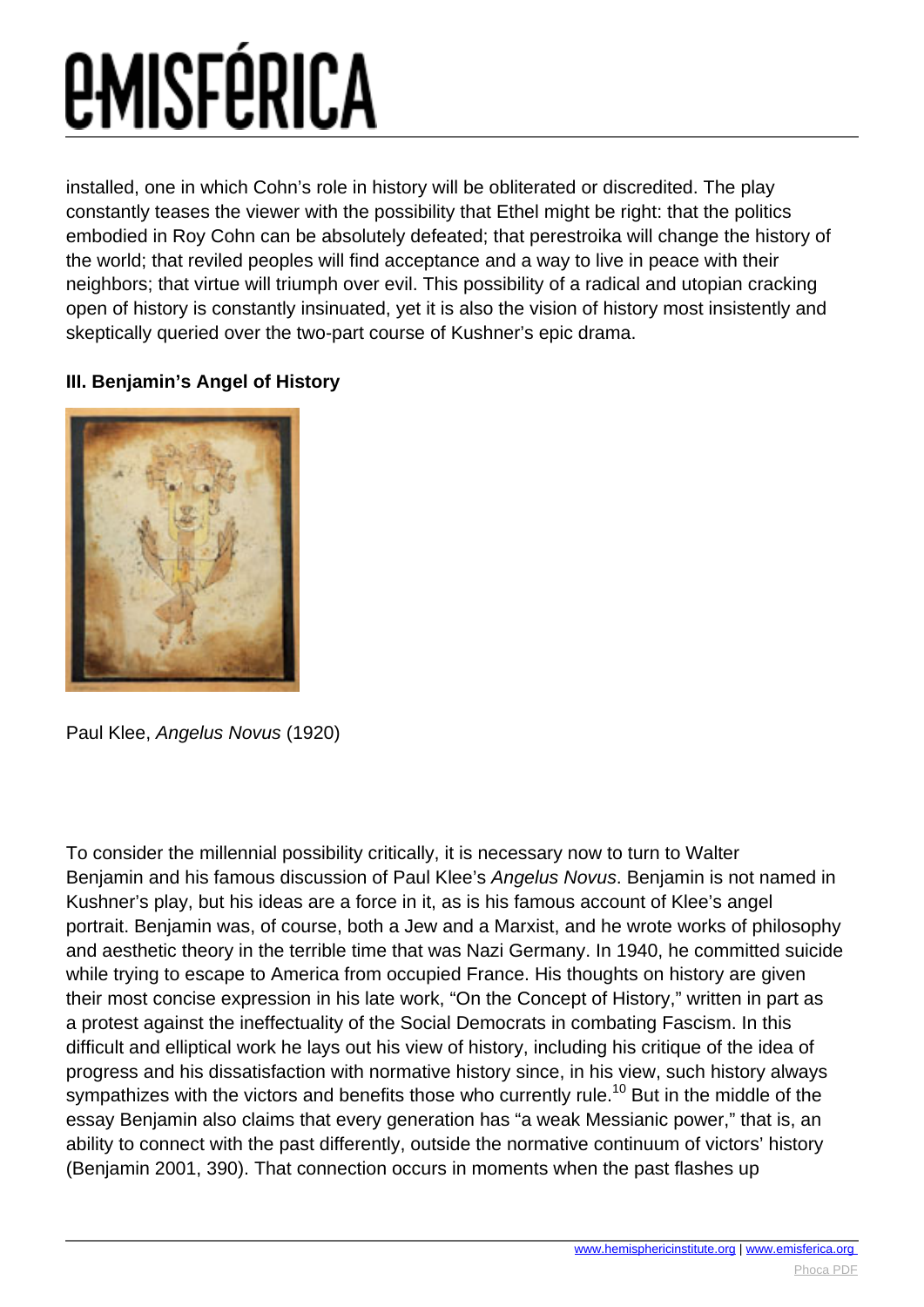imagistically, allowing some to make what Benjamin calls "the tiger's leap into the past" (395), a leap that allows the future to be imagined differently and the present defamiliarized so that it loses its aura of inevitability. In such moments, when the continuum of history explodes, revolution is possible. As many commentators have noted, Benjamin's mystical Messianism substitutes a revolutionary prophet for a revolutionary party, and while evoking class struggle, does so in terms of image, memory, and experience, not political forms.<sup>11</sup> This is important, I think, for understanding the limits of Benjamin's politics, and also bears on the question of what art can do, including a play such as Angels in America, in moments of political and social emergency.

A key passage from "On the Concept of History," and one of particular importance for Kushner's play, involves a picture of Paul Klee's described by Benjamin in the following way:

There is a picture by Klee called Angelus Novus. It shows an angel who seems about to move away from something he stares at. His eyes are wide, his mouth is open, his wings are spread. This is how the angel of history must look. His face is turned toward the past. Where a chain of events appears before us, he sees one single catastrophe, which keeps piling wreckage upon wreckage and hurls it at his feet. The angel would like to stay, awaken the dead, and make whole what has been smashed. But a storm is blowing from Paradise and has got caught in its wings; it is so strong that the angel can no longer close them. This storm drives him irresistibly into the future, to which his back is turned, while the pile of debris before him grows toward the sky. What we call progress is this storm (392).

The clearest thing about this passage is the writer's critique of the idea of progress and of the carnage (including the atrocities of the Nazis) created by a mindless dedication to this ideology. The angel of history here is helpless: staring with horrified eyes at the carnage of the past, the angel can not control its own fate, turn its face to the future, repair past damage. Its desire is "to stay, awaken the dead, and make whole what has been smashed," but this desire is rendered impossible. Whether the angel's desire to restore a past wholeness is admirable, of course, remains an open question.

To the extent that Kushner in Angels engages with Benjamin, the play takes a complicated stance toward Benjamin's theses and particularly toward his description of the angel of history. The representation of several characters in Angels deliberately recalls aspects of "On the Concept of History." Ethel Rosenberg, true to her revolutionary heritage, does so most directly, in her prophecy that "History is about to crack wide open." And Harper, sitting among the detritus of Dorito bags and Coke cans, the flotsam of human progress, staring hypnotically at a certain image of the past, the Mormon trek, registers the pained shock of Benjamin's angel, facing backward and impaled by a force he can't control. Importantly, of course, Harper does not stay impaled, but, as I have suggested, makes her own break with the continuum of history and painfully faces toward a different future. She enacts in miniature and in personal terms something like a revolutionary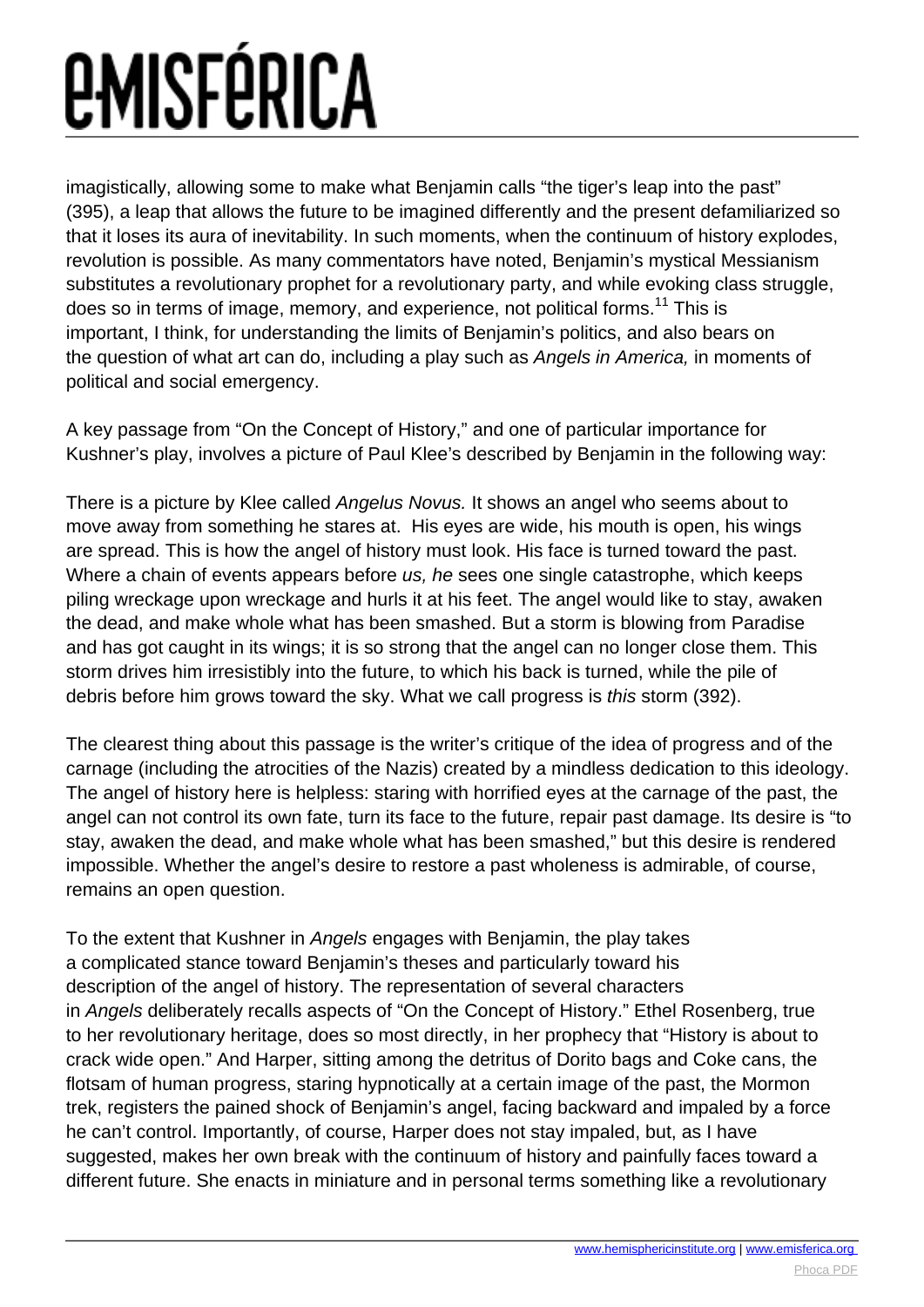break with the past. But of Klee's angel itself, the one who cannot turn, Kushner has said in interviews that that angel is a reactionary force, and she, I believe, is one of his models for Prior's angel. According to Kushner, swept along by progress, "The Angel of History wants to go back and restore what has been destroyed. But the winds of time are inevitably blowing her forward."<sup>12</sup> The playwright seems to feel that neither stasis nor a politics of restoration is a viable political option, but neither is being blown about wildly by unregulated forces of change. So firmly, however, does Kushner's play repudiate nostalgia and restoration that Kushner has been himself accused of embracing ideologies of progress and liberal reform and of repudiating Benjamin's revolutionary idealism.<sup>13</sup> I think this is too simple, and to discuss this problem further and to come to some conclusions about the relationship of Kushner's angels to his vision of America's history and its future, it is time, finally, to turn to Prior's angel.

#### **IV. Prior's Angel**

In Prior, as we have seen, several of the play's historical vectors converge and comment on one another. His name evokes the prior or former Walter, Walter Benjamin; his experience evokes both the Mormon and Jewish origin stories: Joseph Smith and Jacobs' pivotal encounters with their angels. But Prior himself is neither Jew nor Mormon nor Marxist, but a Christian with an extremely long British/American pedigree stretching back to at least the 13<sup>th</sup> century. Among the spirits who haunt him are two of his ancestors, a  $13<sup>th</sup>$  century farmer from Yorkshire and a 17<sup>th</sup> century Londoner. With this lineage, he should be the *unmarked* American insider, the one who belongs, the one not marked by ethnicity, race, or religion as marginal or eccentric. But marked he is, both by his sexuality which, we infer, means that the unbroken succession of Walters will cease with him, and marked by his disease, the wine-dark lesions that spread across his body. The disease links Prior to Roy Cohn and to all the other persons with AIDS, forging new paths of non-familial interconnection, but it is the disease, the play suggests, that also makes Prior the object of angelic visitation.

When, in The Millennium Approaches, Prior first has intimations of an impending supernatural event, he is both terrified and erotically aroused, and the theater audience is as unsure as he about what the event presages. Is the disease affecting his brain? Is he about to die? Is he the unlikely conduit for a divine revelation? Part I does not answer these questions. It ends with the Angel's words:

Greetings, Prophet, The Great Work beings: The Messenger has arrived. (Blackout.) (V.vii.p. 125)

Sitting in the audience at one of the first New York performances of the play, neither I nor a great many others really knew if Prior had died, whether like one of Walter Benjamin's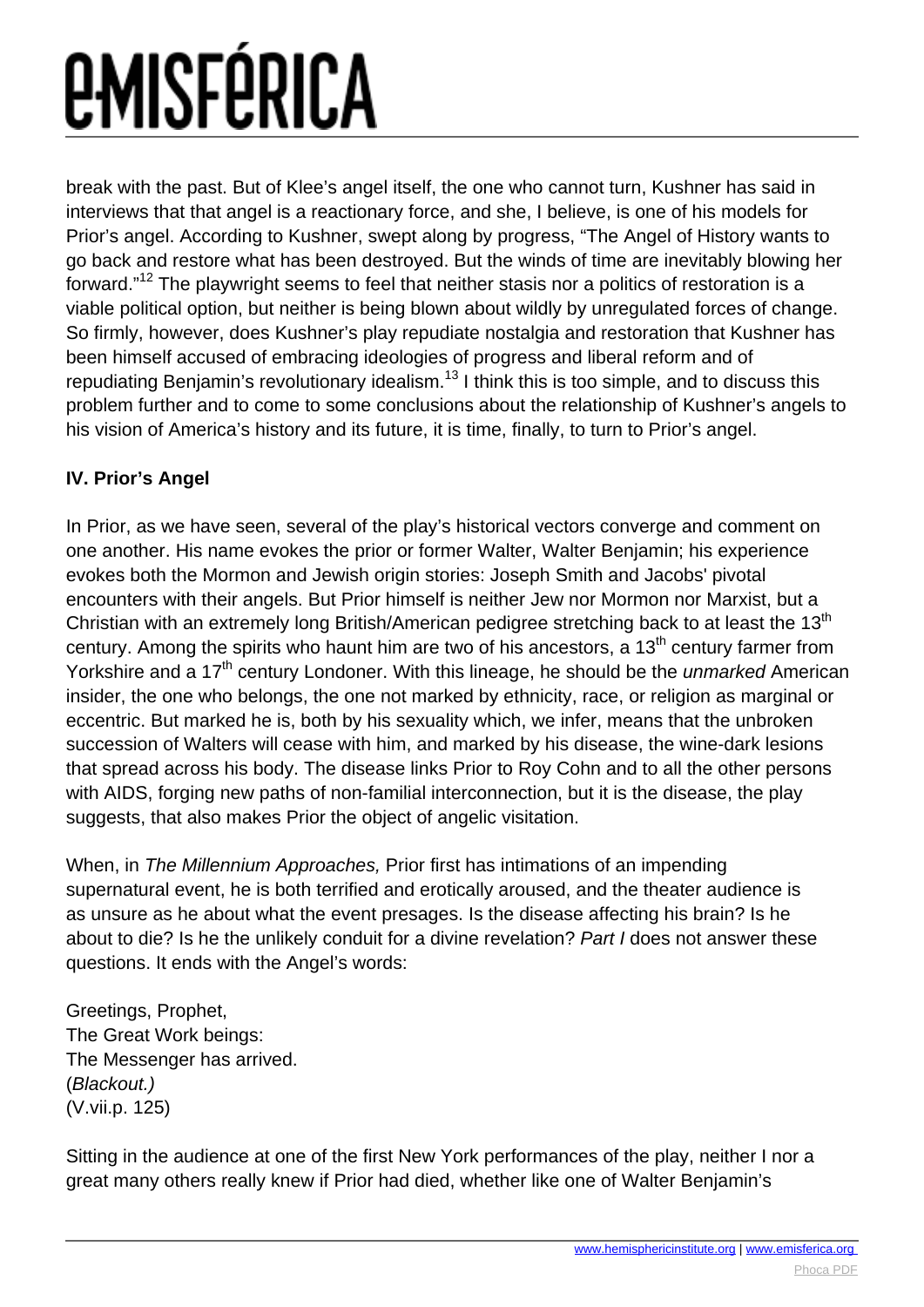revolutionary souls, he was seeing history explode before him, or whether, like Jacob or Joseph Smith, he was about to become the leader of a new nation or religion. Terrifying and exhilarating, the theatrical moment ambiguously gestured toward a world extinguished or a world transformed.

The second play, Perestroika, reveals the disappointing reality that often emerges in the wake of millennial hopes. It is a post-millenial play, but not, I would argue, a dystopic one, though it quite firmly seems to put paid to the idea of political revolution, at least in 1990s America. Prior is still sick; the world has not been transformed; and Prior has still fully to understand just what his particular angel wants from him. Eventually she instructs him; his mission as a prophet to the nations is to command a halt to mixing, mingling, traveling, and questing. He is to preach the doctrine of stasis and immobility. In explaining this mission, the angel says that God has abandoned his angels and abandoned heaven because God has become enthralled with his own creation, Protean humanity, and its restless drive toward change. In what I consider to be a key moment in the text, Prior refuses to accept the angel's mission, and, by implication, her negative view of change. In so doing, he repudiates, first, the idea that all calls to election must be answered; some must and should be refused. He also repudiates a historical vision that is mainly restorative in nature, that looks backward to a lost moment of plenitude rather than forward to an indeterminate but living future; and he repudiates the consolations of Christian transcendence. Prior refuses to die and to be at peace. Instead, he demands to return to earth and to receive "the Blessing" for this choice.

Alisa Solomon has convincingly argued that in making this decision, Prior here manifests values often associated with a Jewish tradition of thought in that he chooses ethical human conduct on earth as the ultimate test and goal, turning from the redemptive, other-worldly ideologies of Christianity.<sup>14</sup> I agree with Solomon, seeing Prior's choice as another example within the play of traditions and histories being queried, queered, and transformed by other traditions and histories. Simply put, Christian transcendence is queried and transformed by Jewish embodiment and worldliness. Prior ends the play as something other than the blue-blooded, 34<sup>th</sup> descendent of the Walter lineage. In turning his face toward the world, Prior embraces a different family, a hybrid community composed of those linked not primarily by lineage or religion but by values, politics, and historical contingency. At its heart, Angels in America is a profoundly anti-genealogical play. It repudiates the narratives of privilege that come from being born into a particular race or lineage. This is as true for the Anglo-Saxons whose ancestors were stitched into the Bayeux Tapestry as for the Jews or the Mormons. As I have indicated, Kushner's present America is haunted by images from the past: Ethel Rosenberg's execution, the Mormon trek and Joseph Smith's revelation, Sarah Ironside's immigration journey, Ray Cohn's homophobia, the English origins and New England sea-faring past of Prior's ancestors. These iconic moments crosscut, critique, and interrogate one another, especially as they put Mormon and Jewish ideologies of "chosenness" in conversation, and as they use homosexuality to query the histories that privilege biological, racial, or religious lineage.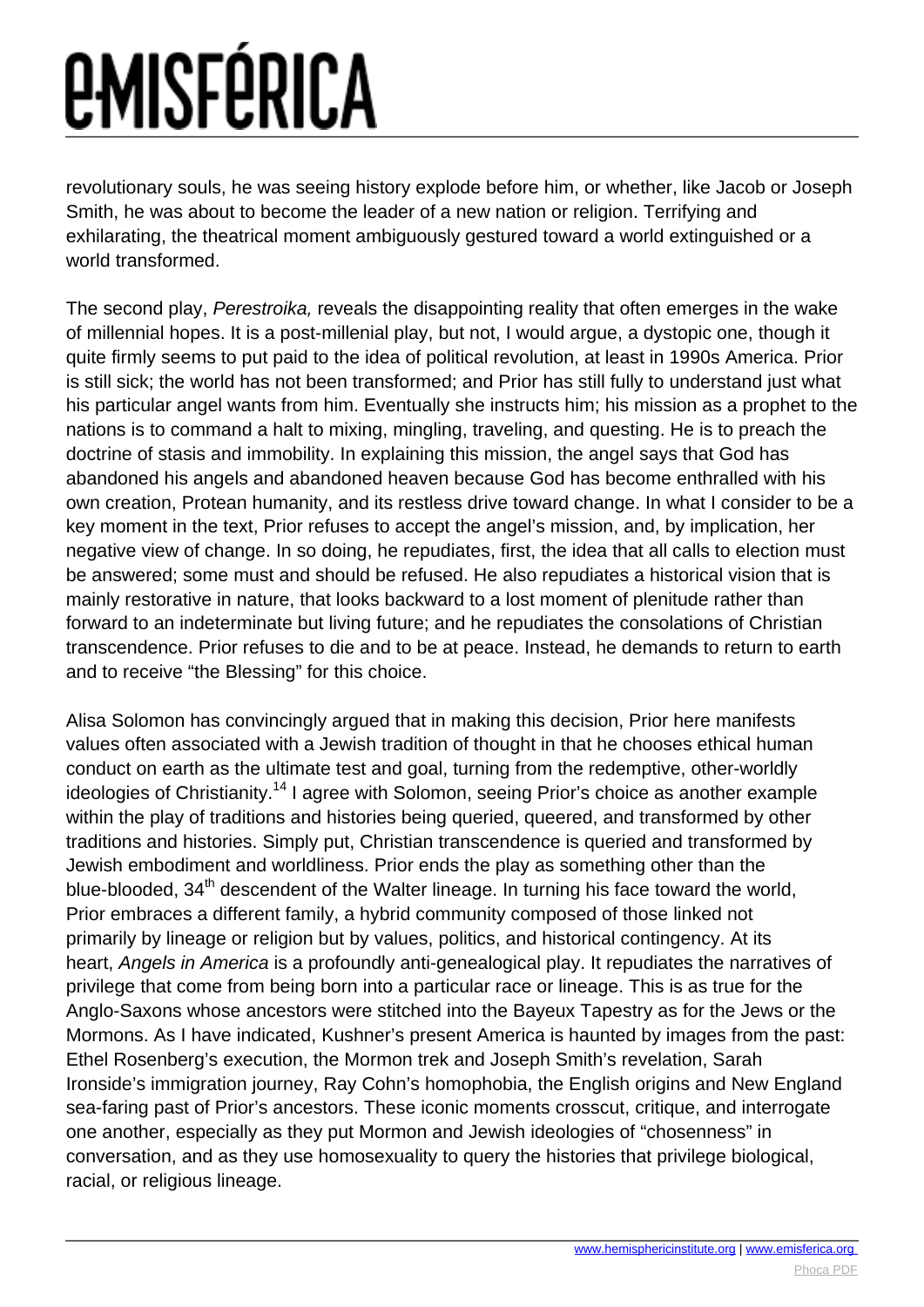The play's repudiation of nostalgia, however, extends beyond its refusal to embrace the angels' dream of stasis and restoration to its treatment of a certain kind of entrenched, inflexible Marxism. If the angels want to go back to a time before God abandoned heaven, some Marxists want to go back to the theoretical purity of a pre-Perestroika world. In a short scene frequently left out of stage productions of Perestroika, but which in the script actually begins that play, an ancient Marxist, described as "unimaginably old and totally blind" (Perestroika I.i., 147), rages against the reformers who work for social change without having a "Beautiful Theory" (148) to justify their actions. Without a theory, he asserts, "we dare not, we cannot, we MUST NOT move ahead" (p. 149). This ridiculous figure with his satiric name, Aleksii Antedilluvianovich Prelapsarianov, is a satiric send-up of the nostalgic revolutionary.

But while the play repudiates nostalgic politics, it does embrace a visionary orientation toward the future, but one incredibly chastened and stripped of ideologies of election and choice. With its insistence that there are angels in America, Kushner affirms visionary seeing as part of American radical histories. Within the fiction of the play, Prior's angelic visitations are real––as real as the angel Moroni that came to Joseph Smith and, in another land, as an angel came to Jacob. Kushner seems to affirm, as well, the possibility that change can arise from such seeing. Just as Harper, the other figure uncannily attuned to the spirit world, chooses to repudiate her place in Mormon history after conversation with the Mormon mother in the historical diorama, so Prior embraces a new life. Crucially, he does not return to his old history with Louis, the man who left him when his wine-dark lesions came. He forges new bonds, as, for example, with Hannah Pitt, the Mormon mother of Joe Pitt, and he affirms, in the play's closing lines, that there will be a future time in America in which all people marked by AIDS and marked by other histories of marginalization will be citizens. This is part of the Great Work to come, and it is a goal disdained as merely "liberal politics" primarily by those whose citizenship has never been in question.

Embracing, then, the possibility of historical and personal change that are part of Benjamin and Rosenberg's legacy, Angels in America remains modest in its intimations about the form such change will take or how it will come about. Part of the play's historical genealogy in the moment of AIDS and of perestroika, is a hesitancy, for example, about the adequacy of traditional Marxism to offer a blueprint for the future.<sup>15</sup> Does this mean that, as some have argued, Kushner turns away from a praxis and an ideology of Marxist revolution only to go back to what Benjamin found so pernicious, that is, an Enlightenment narrative of progress? I think it is important to recognize that like all the other historical narratives entertained in Angels, the narrative of progress is queried and transformed in the play under the dialectical pressure of other narratives. Angels insists on the necessity for change and movement, for taking political account of new realities like AIDS and social oppressions not directly linked to class, but it is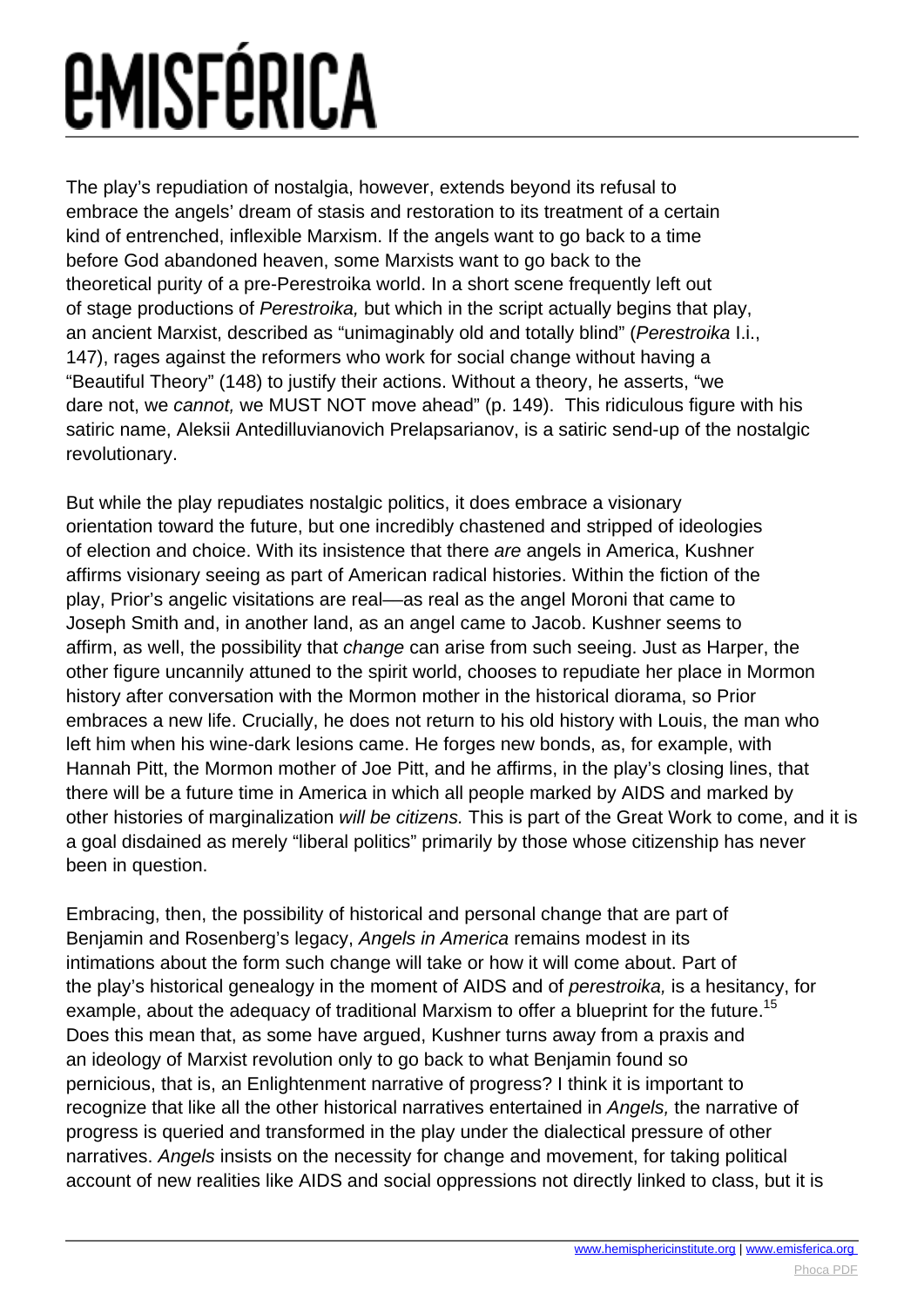tentative about the shape of—or the inevitability of—more progressive political and social structures. While the legacies of Benjamin and Rosenberg are present in the play and fuel its chastened activist vision, neither fully provides the blueprint for contemporary political action. At best, as Harper, one of the play's visionaries put it, "In this world, there is a kind of painful progress. Longing for what we've left behind, and dreaming ahead. At least I think that's so" (V.x, 275). A painful kind of progress, tentative and uncertain, taking shape between memory and hope: that is one of the play's most optimistic and yet modest articulations of future possibility.

#### V. The Bethesda Angel

Another such moment occurs in the epilogue in which Prior and his friends, four years after the events of the play proper, gather in winter at the fountain of the Bethesda Angel in Central Park. As many have noted, these friends represent the new non-biological, cross-racial American family and polity. There is a Jew, a Black, a Mormon, an Anglo-Saxon, a female, and three males––three homosexuals and at least one formerly married person. They stand in front of the fountain, its water shut off for the season, above which towers the beautiful features of the Bethseda angel. We are told earlier in the play that the statue was erected to commemorate the navel dead in the Civil War, making it a part of America's complicated history of slavery and racism (Perestroika IV.iii. 226). But the angel is inscribed in many histories. It is linked also to the history of the Jews. As Louis says: "she was this angel, she landed in the Temple square in Jerusalem, in the days of the Second Temple, right in the middle of a working day she descended and just her foot touched the earth. And where it did, a foundation shot up from the ground. When the Romans destroyed the Temple, the fountain of Bethesda ran dry" (279). The fountain had special healing properties, and at the Millennium, not the year 2000, but, as Prior says, "the Capital M Millennium," the fountain will flow again, and Hannah and Prior will go there together to bathe and be healed.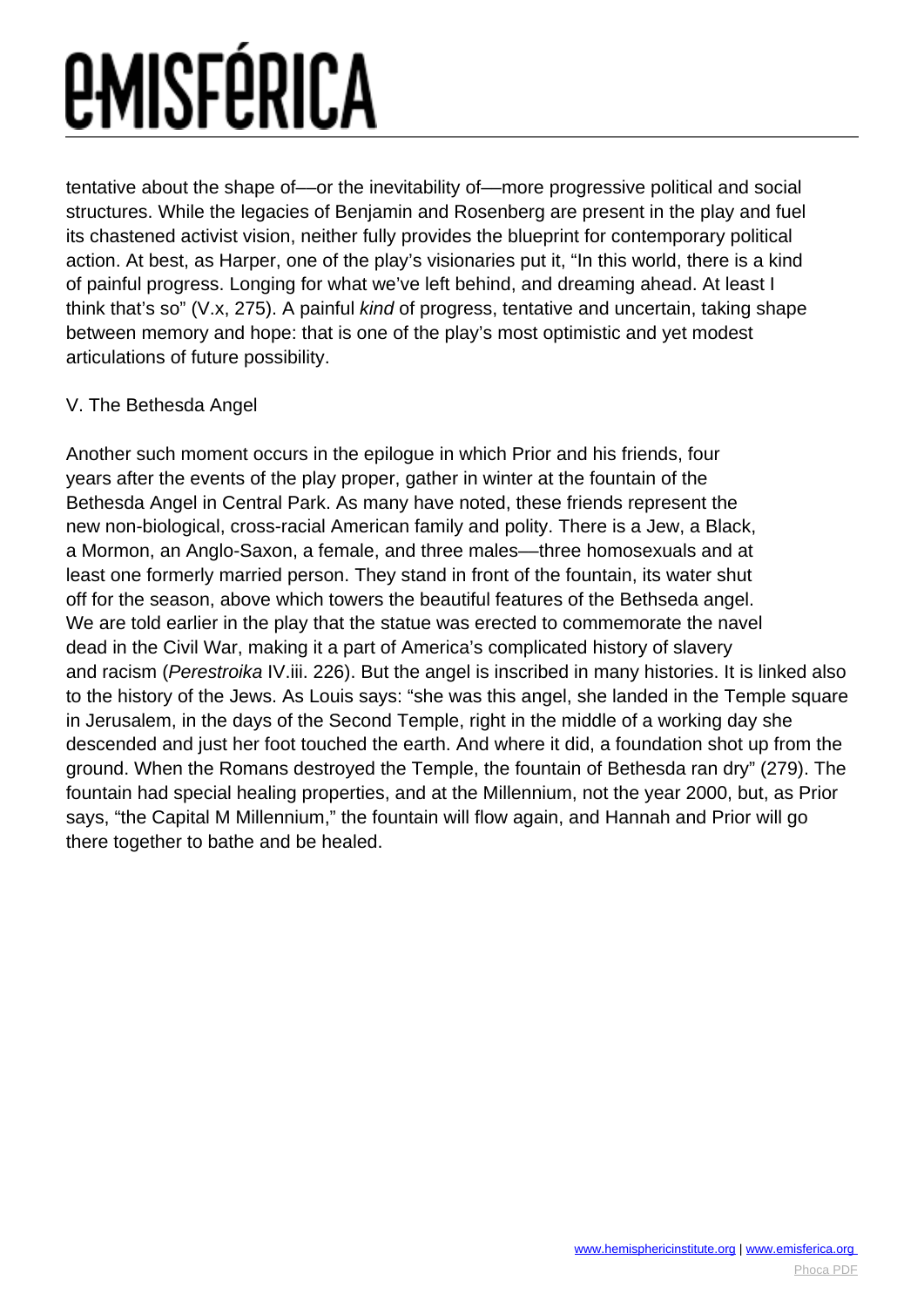

[John Sondeman, Bethesda Angel in Central Park \(2008](http://www.flickr.com/photos/johnsonderman/2211118640/))

The Bethesda Angel is a symbol of hope and the creation of many people's desire. As Hannah said earlier, "An angel is just a belief, with wings and arms that can carry you. It's naught to be afraid of. If it lets you down, reject it. Seek for something new" (Perestroika IV.vi, 237). This angel represents a dream of healing to persons with AIDS. The angel also represents a dream of restored community to many Jews. In the epilogue, simply titled "Bethesda," Louis, however, queries whether at the Millennium the restored fountain will literally spring up in the actual Jerusalem, focus, as it is, of contested political claims. As the play draws to its close, behind Prior one hears the voices of Belize and Louis and Hannah debating the propriety of Israeli statehood [and the rights of the](http://www.hemisphericinsitute.org/) [Palestinians.](http://www.emisferica.org/)

It is perhaps fitting, therefore, that the play's final image of the Bethesda Angel is firmly rooted in Central Park, in New York City. This Bethesda angel is a New York reality, a landmark, a gathering spot, a thing of beauty **(Image 4)**. It represents a place where new communities can form, communities of difference, not of sameness, communities whose members are often far from their imagined "home." This angel becomes a symbol within Angels in America of the reality and the promise of diaspora, of the promise of "more life" that comes to those––often those most deeply wounded by history––who give up the dream of election, who step down from the wagon train of a certain historical narrative and live freely with others not of their own kind. It is here, I think, that what has been termed Kushner's liberal vision of a multi-cultural America emerges as a powerful and important alternative to death-dealing narratives of election and of racial, national, and religious purity.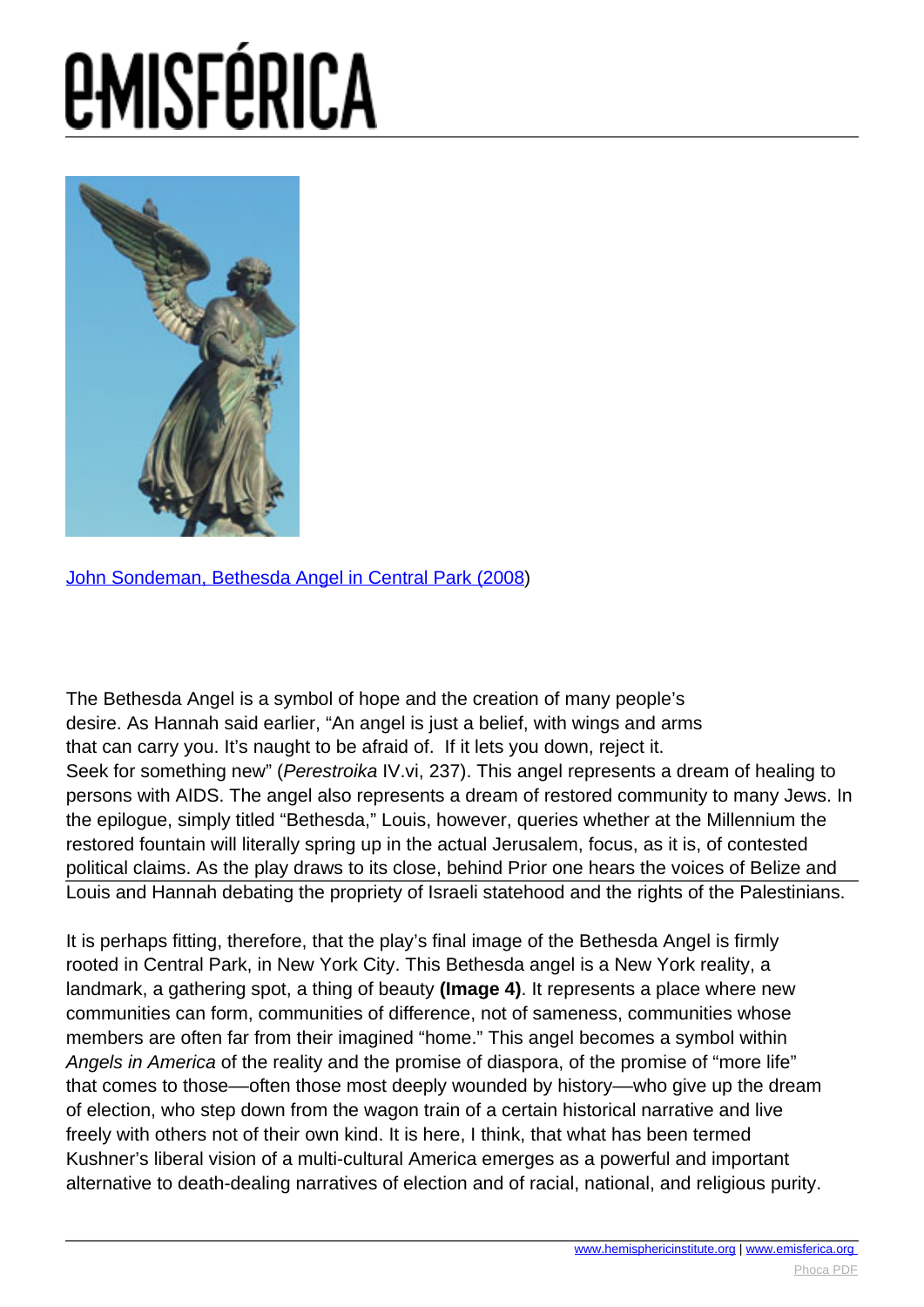It is with this Bethesda Angel as a backdrop that Prior steps out of the frame of the play, like Prospero at the end of The Tempest, to speak to the audience.

You are fabulous creatures, each and every one. And I bless you: More Life. The Great Work Begins. (p. 280)

No more than at the end of Millennium Approaches does the audience know exactly what the Great Work is or how it is to be enacted. It has something, surely, to do with the creation of a more just society, which is, in the end, part of the American dream, but a dream often married by racism, homophobia, and ideologies of election. How to realize the dream more perfectly, and not just for America, and how to change it into an inclusive dream, is the burden Kushner here passes, in a self-consciously Shakespearean moment, from his characters to the audience. With Prior's final line, "the Great Work begins," Kushner challenges his audiences to renewed and refashioned political engagement. In that regard, as he himself has often said, in writing Angels he was self-consciously attempting to revive Brechtian epic theater for a contemporary moment.<sup>16</sup> Partly this meant a serious engagement with history as a way of disrupting a sense of historical inevitability and opening audiences to the possibility of change.

I want to end, however, by stressing that, above all, Prior's angel is a *theatrical* angel, a creature of flesh and blood dressed up in a costume. Not a supernatural force, the angel embodies the earthly hopes of the human imagination using art to create new histories and new possibilities. Part of the audacity of Angels in America lies in the very fact that it features an angel on the stage, an angel that has to crash through ceilings, that has to fly, that has to wrestle, convincingly, with another human actor. To make the angel "work" is one of the hardest parts of staging the play, and Kushner has spoken often of the way the angel's presence must rekindle the magic of theater, even while revealing the wires and the technology that create that magic. In Ellen McLaughlin, his first stage angel, and in Emma Thompson, the angel of the television version, Kushner had two memorable enactments of this astonishing stage character, a figure that at once invites amazement and detachment, conjures up the magic of the theater and the supernatural and simultaneously puts pressure on a naïve belief in either. Kushner's theatrical angels are now part of a new archive of angels in America. They are central to Kushner's "gay fantasia on national themes" and central to his belief in the power of theater to recall us to the great earthly work of re-imagining our political life, in America and in the world, now.

**Jean Howard's** books include Shakespeare's Art of Orchestration (1984); Shakespeare Reproduced: The Text in History and Ideology, edited with Marion O'Connor (1987); The Stage and Struggle in Early Modern England (1994); with Phyllis Rackin, Engendering a Nation: A Feminist Account of Shakespeare's English Histories (1997); Marxist Shakespeares, edited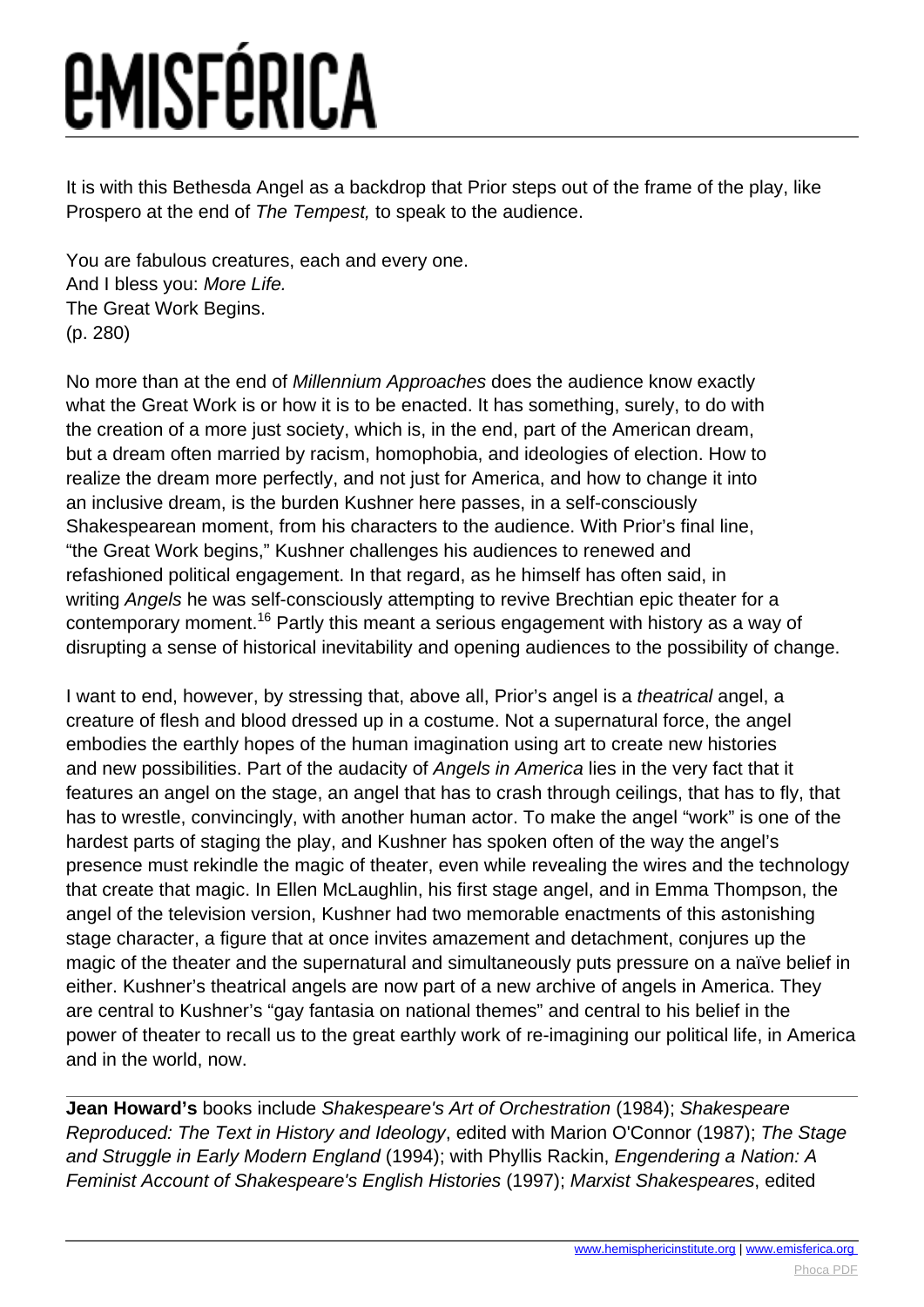with Scott Shershow (2000); and four generically organized Companions to Shakespeare, edited with Richard Dutton (2001). She is a co-editor of The Norton Shakespeare (2nd ed. 2007) and General Editor of the Bedford Contextual Editions of Shakespeare. Her most recent book, entitled Theater of a City: The Places of London Comedy 1598-1642 (University of Pennsylvania Press, 2007) won the Barnard Hewitt Award for Outstanding Work in Theater History for 2008. She is currently working on a book on the contemporary feminist dramatist Caryl Churchill and another book on the development of Renaissance tragedy. She is a member of the Department of English and Comparative Literature at Columbia University, a Senator of Phi Beta Kappa, and co-coordinator of a forthcoming issue of PMLA on tragedy.

#### **Notes**

<sup>1</sup> All references to both part of Kushner, Tony. 1995. Angels in America, Millenium Approaches and Perestroika, are taken from Angels in America: A Gay Fantasia on National Themes. New York: Theatre Communications Group.

<sup>2</sup> In Kushner, Tony and Robert Vorlicky. 1998. Tony Kushner in Conversation, ed. Robert Vorlicky, Ann Arbor: The University of Michigan Press, pp. 18-19, Kushner says that he wanted his play to bring the words "gay" and "national' into conjunction as a way of moving beyond the gay liberation themes and relationship issues of plays from the 60s and 70s and to focus on more explicitly political matters.

 $^3$  An archive is not just a repository of objects, but, more importantly, the process of selecting them-- bringing some things to light, obscuring others, establishing connections through juxtaposition or rules of order. See Foucault, Michel. 1972. The Archeology of Knowledge and the Discourse of Language. New York: Pantheon; Derrida, Jacques. 1998. Archive Fever: A Freudian Impression. Chicago: University of Chicago Press; Okwui Enwezor. 2008. Archive Fever: Uses of the Document in Contemporary Art. Gettingen, Germany: Steidl Publishers. I argue that Kushner uses his play to collect angel lore into a new archival assemblage that queries the discrete histories to which the angels have been attached, providing openings to a refigured future.

 $4$  See, in particular, the excellent and provocative essay by Savran, David, 1997. "Ambivalence, Utopia, and A Queer Sort of Materialism: How Angels in America Reconstructs the Nation," in Approaching the Millennium: Essays on Angels in America. Ann Arbor: The University of Michigan Press, pp. 13-39. Savran claims that Kushner is committed to a liberal politics that uses the same rhetoric of American exceptionalism employed by Ronald Reagan.

<sup>5</sup> Vorlicky, Ed., Tony Kushner in Conversation, pp. 24-25.

 $^6$  Bushman, Richard. 1984. *Joseph Smith and the Beginnings of Mormonism*. Urbana: University of Chicago Press, pp. 61-64.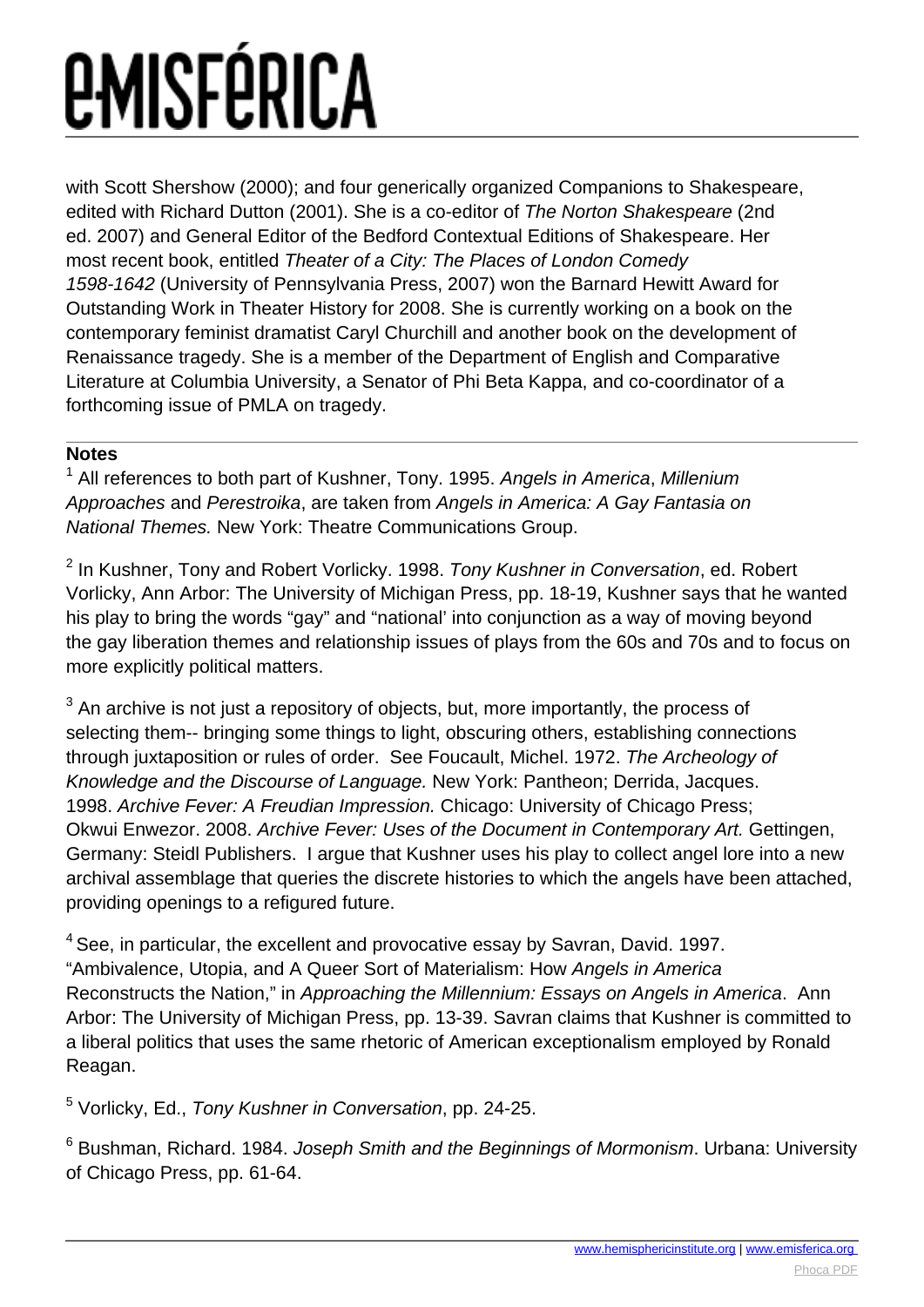<sup>7</sup> Vorlicky, Ed., Tony Kushner in Conversation, p. 26.

<sup>8</sup> Bloom, Harold. 1990. The Book of J, trans. David Rosenberg. New York: Grove Weidenfeld, p. 210.

<sup>9</sup> David Roman, for example, in "November 1, 1992:AIDS/Angels in America" in Approaching the Millenium, Eds. Geis and Krugers, p. 40-55 at 53, argues that Cohn's death thematizes "the expulsion of evil;" while Michael Caddon, "Strange Angel: The Pinklisting of Roy Cohn," in the same volume, pp. 78-89, also points up the outpouring of homophobia that followed Cohn's death. Freedman, Jonathan. 1998. "Angels, Monsters, and Jews: Intersections of Queer and Jewish Identity in Kushner's Angels in America," PMLA 113 (January): 90-102, argues that Kushner finally affirms a Christian-centered culture and abandons Jewish difference in his struggle to eliminate Cohn from both the narrative of Angels in America and from the queer national community Kushner fashions at the end of the play. This last is a view I wish to challenge.

<sup>10</sup> Beniamin. Walter. 2003. "On the Concept of History," Walter Benjamin: Selected Writings, Vol. 4. trans. Edmund Jephcott. Ed. Howard Eiland and Michale W. Jennings. Cambridge: Harvard University Press, p. 391.

<sup>11</sup> Eagleton. Terry. 1981. Walter Benjamin or Towards a Revolutionary Criticism. London: Verso, pp. 176-77.

<sup>12</sup> Tony Kushner, Tony Kushner in Conversation, Ed. Robert Vorlicky. p. 57.

<sup>13</sup> See Savron, David, 1995. "Ambivalence, Utopia, and A Queer Sort of Materialism: How Angels in America Constructs the Nation," Theatre Journal , Vol. 47, No. 2, Gay and Lesbian Queeries (May) for the most incisive critique along these lines. For the most cogent answer to Savron, see Betchel, Roger. 2001. "'A Kind of Painful Progress': The Benjaminian Dialectics of Angels in America." Journal of Dramatic Theory and Criticism (Fall): 99-121.

<sup>14</sup> Solomon, Alisa, 1997. "Wrestling with Angels: A Jewish Fantasia," Approaching the Millenium, pp. 118-33.

<sup>15</sup> On this point see especially, Roger Betchel, "A Painful Progress," p. 107.

 $16$  See Kushner's comments on the Brechtian inspiration for his play in Tony Kushner in Conversation, Ed. Robert Vorlicky, pp. 106-23.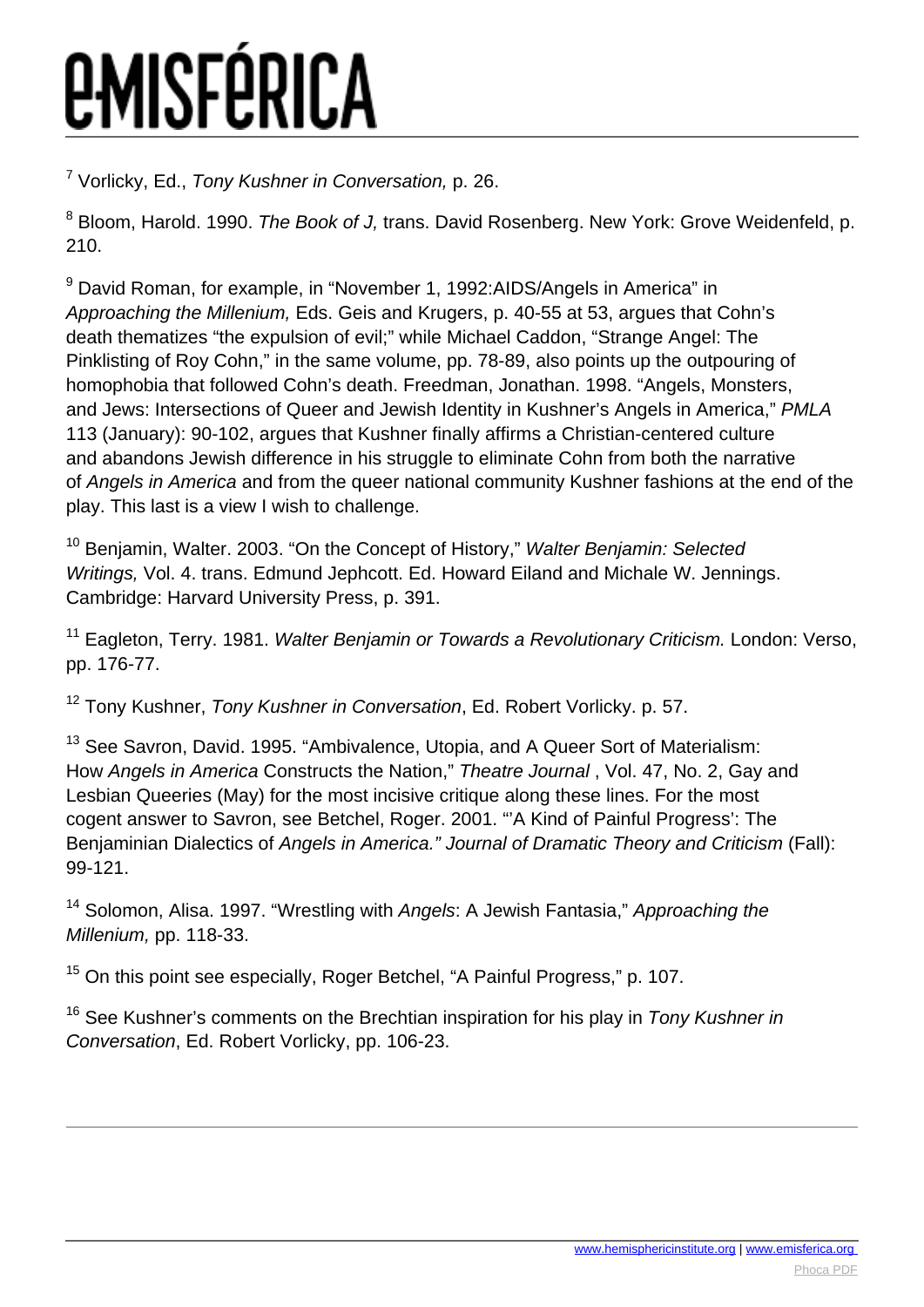#### **Works Cited**

Benjamin, Walter. 2003. "On the Concept of History," Walter Benjamin: Selected Writings, Vol. 4. trans. Edmund Jephcott. Ed. Howard Eiland and Michale W. Jennings. Cambridge: Harvard University Press

Betchel, Roger. 2001. "'A Kind of Painful Progress': The Benjaminian Dialectics of Angels in America." Journal of Dramatic Theory and Criticism (Fall):

Bloom, Harold. 1990. The Book of J, trans. David Rosenberg. New York: Grove Weidenfeld

Bushman, Richard. 1984. Joseph Smith and the Beginnings of Mormonism. Urbana: University of Chicago Press

Derrida, Jacques. 1998. Archive Fever: A Freudian Impression. Chicago: University of Chicago Press.

Eagleton, Terry. 1981. Walter Benjamin or Towards a Revolutionary Criticism. London: Verso

Foucault, Michel. 1972. The Archeology of Knowledge and the Discourse of Language. New York: Pantheon.

Freedman, Jonathan. 1998. "Angels, Monsters, and Jews: Intersections of Queer and Jewish Identity in Kushner's Angels in America," PMLA 113 (January)

Kushner, Tony. 1995. Angels in America: A Gay Fantasia on National Themes. New York: Theatre Communications Group.

Kushner Tony, and Robert Vorlicky. 1998. Tony Kushner in Conversation, ed. Robert Vorlicky, Ann Arbor: The University of Michigan Press.

Okwui Enwezor. 2008. Archive Fever: Uses of the Document in Contemporary Art. Gettingen, Germany: Steidl Publishers.

Roman, David. 1997. "November 1, 1992:AIDS/Angels in America" in Approaching the Millenium, Eds. Geis and Krugers. Ann Arbor: The University of Michigan Press.

Savran, David. 1997. "Ambivalence, Utopia, and A Queer Sort of Materialism: How Angels in America Reconstructs the Nation," in Approaching the Millennium: Essays on Angels in America. Eds. Geis and Krugers. Ann Arbor: The University of Michigan Press.

Solomon, Alisa. 1997. "Wrestling with Angels: A Jewish Fantasia," Approaching the Millenium: Essays on Angels in America. Eds. Geis and Krugers. Ann Arbor: The University of Michigan